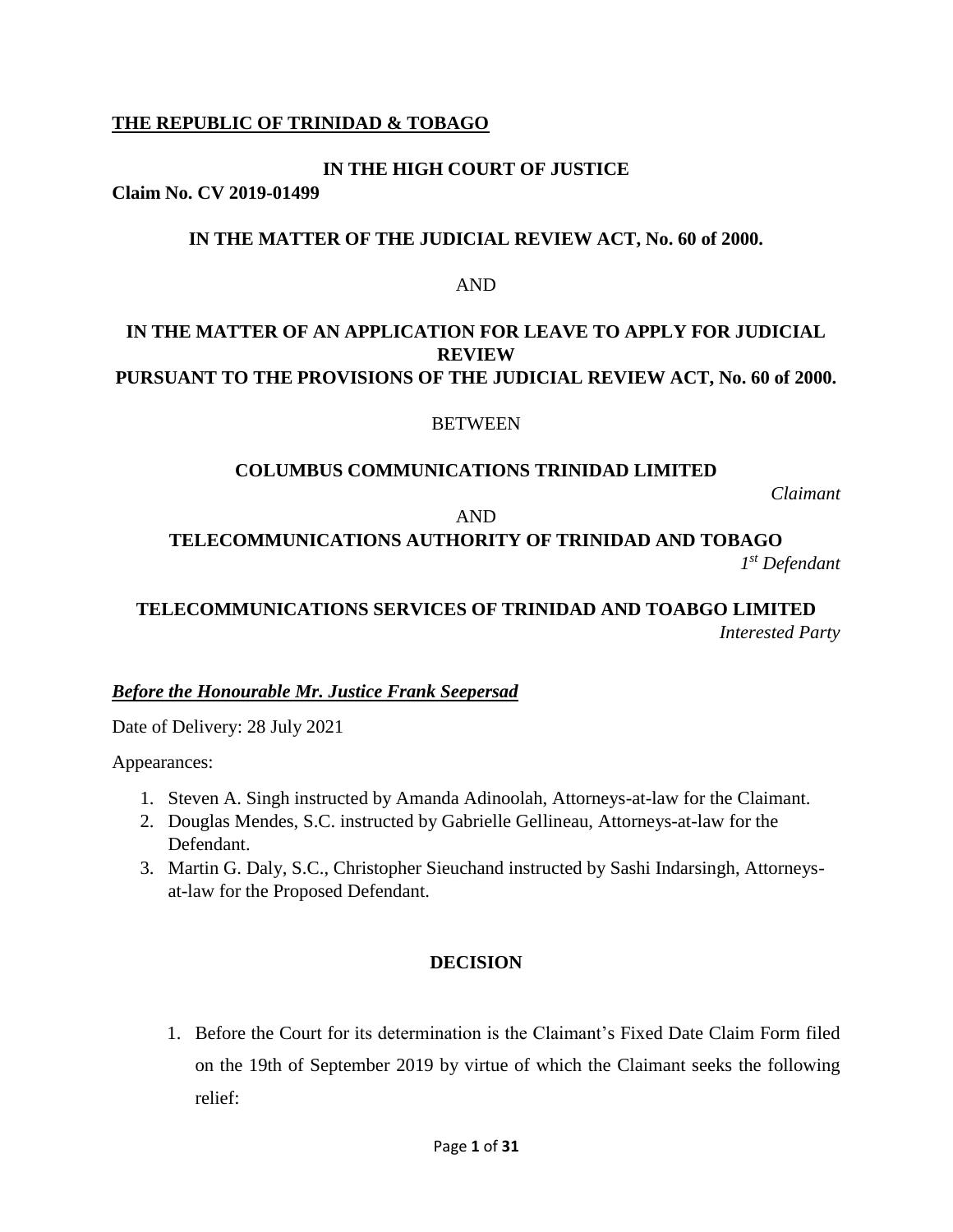- a. A Declaration that the Defendant/Respondent has acted in a manner that is procedurally unfair in that it has failed to satisfy or observe conditions or procedures required by law in:
	- i. failing, refusing and/or neglecting to enforce section 25 of the Telecommunications Act Chap. 47:31 against Telecommunications Services of Trinidad & Tobago Limited ("TSTT");
	- ii. failing, refusing and/or neglecting to enforce Regulation 9 of the Interconnection Regulations against TSTT; and
	- iii. failing, refusing and/or neglecting to enforce Determination 2016/01 against TSTT.
- b. A Declaration that the Defendant/Respondent exercised its discretion unreasonably, irregularly and/or improperly in omitting, failing and/or neglecting to compel TSTT to implement Fixed Number Portability in compliance with the Act, Determination 2016/01, A42 of TSTT Concession Agreement with the Defendant/Respondent and Regulation 9 of the Interconnection Regulations.
- c. A Declaration that the Defendant/Respondent breached and/or omitted to perform its duties as prescribed by the Act.
- d. A Declaration that the Defendant's/Respondent's failure to act against TSTT is a breach of its mandate under the Act and/or a breach of the legitimate expectation of the Claimant/Applicant that if it complied with the implementation of all the necessary hardware, software and infrastructure for, Number Portability, which the Claimant/Applicant has done at significant expense, it would be entitled to Number Portability among itself and other concessionaires.
- e. A Declaration that by failing to act against TSTT, the Defendant/Respondent exercised its power in a manner so unreasonable that no reasonable person could have so done.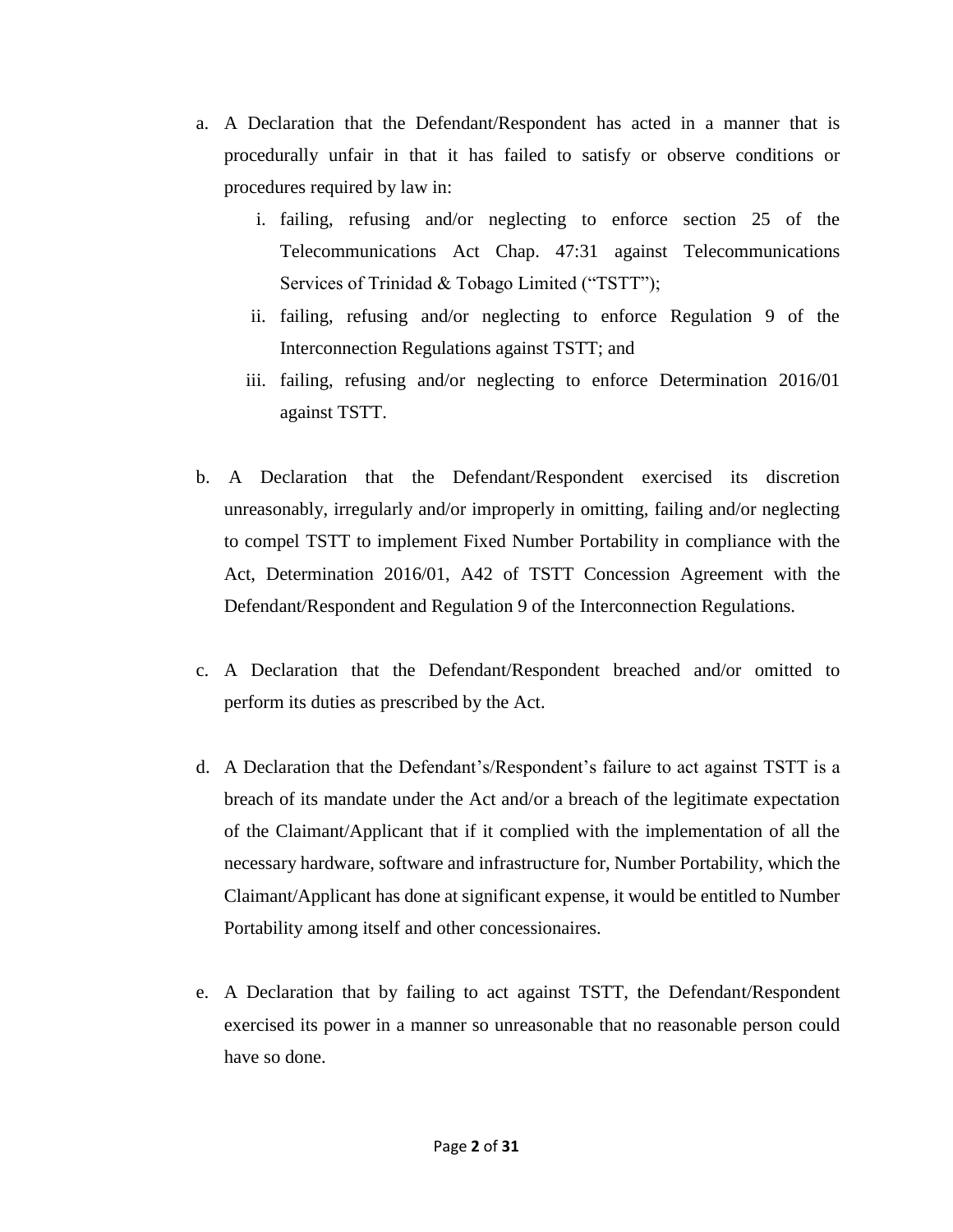- f. An Order of mandamus compelling the Defendant/Respondent to enforce Determination 2016/01 against TSTT and/or any and all other concessionaires who fail to comply with the Fixed Number Portability directives under the Act, its Concession Agreement with the Defendant/Respondent and the Telecommunications (Interconnection) Regulations 2006.
- g. Costs.
- h. Damages.
- i. Interest.
- j. Such further and/or other relief as the Court deems fit and appropriate.
- 2. The evidence before this Court is contained in the following Affidavits namely:
	- a. the Affidavit of Kurleigh Prescod sworn to and filed on behalf of CCTL on April 11th 2019 ("the KP Affidavit");
	- b. the Affidavit of Cynthia Reddock-Downes sworn to and filed on behalf of TATT on January 9th 2020 ("the CRD Affidavit");
	- c. the Affidavit of Lisa Agard sworn to and filed on behalf of TSTT on November 16th 2020 ("the Agard Affidavit");
	- d. the Reply Affidavit of Kurleigh Prescod sworn to and filed on behalf of CCTL on January 11th 2021 ("The KP Reply Affidavit") and
	- e. the Reply Affidavit of Cynthia Reddock-Downes sworn to and filed on behalf of TATT on January 18th 2021 ("the CRD Reply Affidavit").

PARTIES:

- 3. In this judgement the parties shall be referenced as follows:
	- a. The Claimant as "CCTL"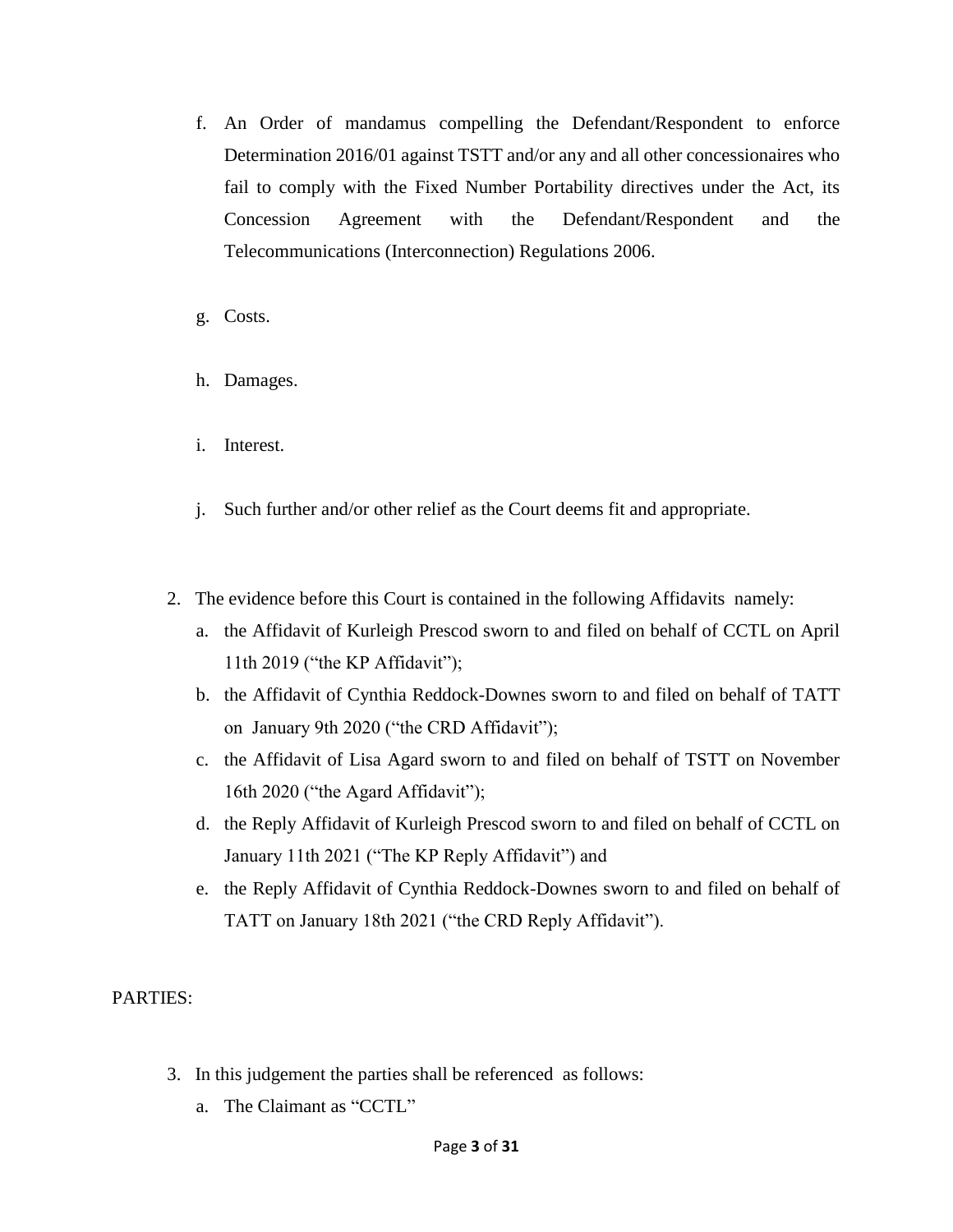- b. The Defendant as "TATT "
- c. The Interested Party as "TSTT".

### **The Operative Circumstances which predated the instant application:**

- 4. CCTL is a concessionaire authorised, by section 21 of the Telecommunications Act Chap. 47:31 ("the Act"), to operate a public telecommunications network and/or provide public telecommunications services and/or broadcasting services in Trinidad and Tobago.
- 5. TATT is the Authority established as a body corporate under section 4 of the Act which is mandated, *inter alia*, by virtue of section 3 of the Act, to ensure that open market conditions exist for telecommunications services. It is also obligated to promote universal access to telecommunications services for all persons in Trinidad and Tobago, to the extent that it is reasonably practicable to provide such access.
- 6. In pursuance of its statutory obligation, TATT published its Implementation Plan and established the Number Portability Steering Committee ("the Steering Committee") as well as various sub-committees to work through the requirements to support the implementation of Number Portability.
- 7. Following its establishment, the Steering Committee developed several documents to facilitate the implementation of Number Portability including:
	- a) Memorandum of Agreement for the Provision of a Centralized Solution for Fixed and Mobile Service Provider Number Portability for the Republic of Trinidad and Tobago ;
	- b) Contract for the Provision of a Centralized Solution for Fixed and Mobile Service Provider Number Portability for the Republic of Trinidad and Tobago and
	- c) Number Portability in Trinidad and Tobago Customer Procedures.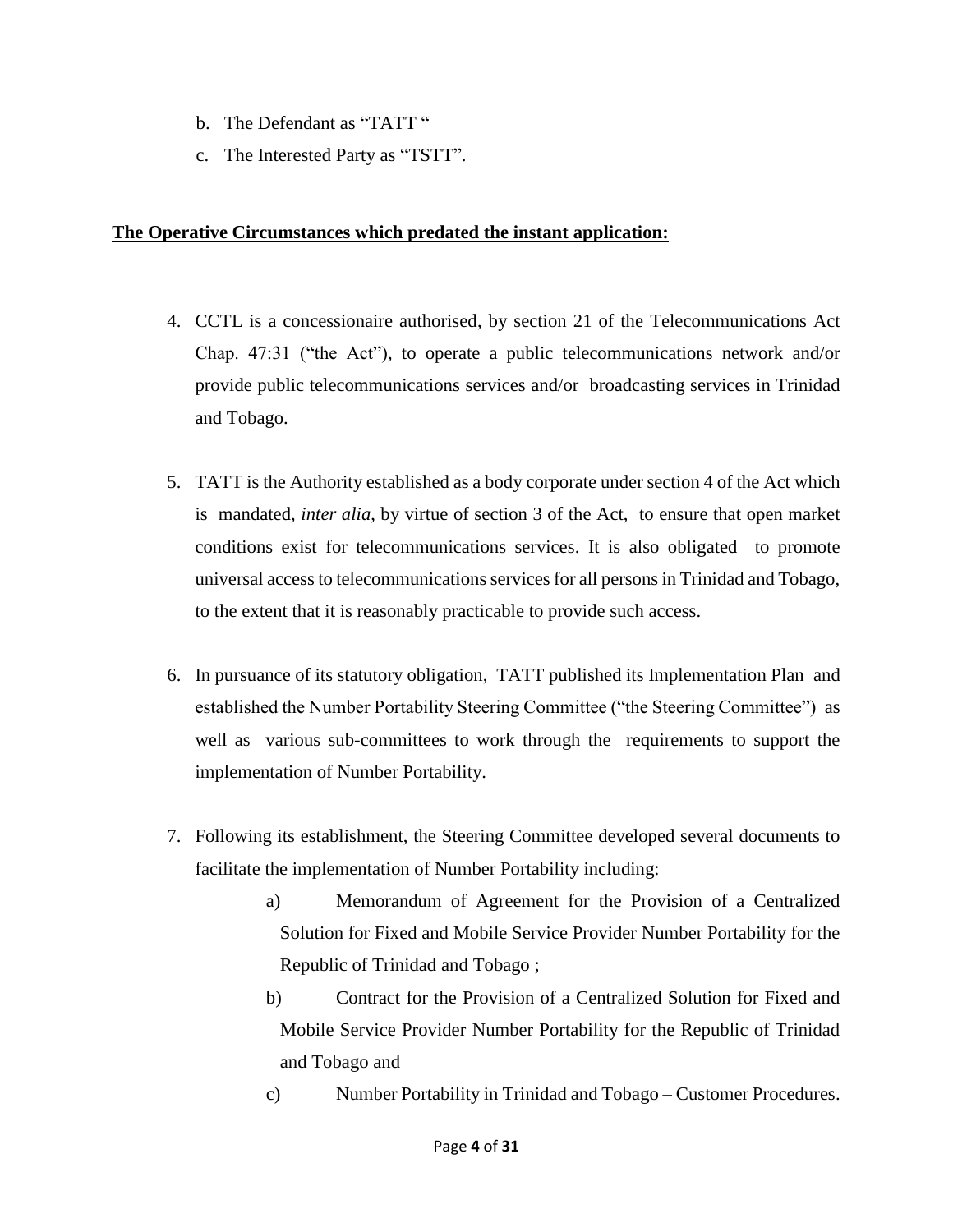- 8. The Implementation Plan and the Steering Committee documents established dates for the implementation of Fixed Number Portability (FNP). TATT's Determination 2014/01 provided for an implementation date of 1st May, 2015 and thereafter its Determination 2015/01 specified a varied implementation date of 30th September, 2016 .
- 9. A final Determination 2016/01 was issued with dates of 31st October, 2016 and 28th November, 2016 for the "go live" of mobile and fixed number portability respectively. Mobile Number Portability (MNP) was implemented by concessionaires on the 31st October, 2016.
- 10. By TATT's Determination: Dominance in Retail Domestic Fixed Telephony Markets dated 12th March, 2010 TATT/2/10/2/2, TSTT was found to be the dominant provider of fixed voice services (i.e. land lines). Despite its dominance and Determination 2016/01, TSTT failed, refused and/or neglected to implement the FNP.
- 11. CCTL wrote to and had several meetings with TATT with respect to TSTT's noncompliance with Determination 2016/01 and requested TATT to act decisively to ensure compliance with the implementation of Fixed Number Portability. On the 24th November, 2017 TATT notified CCTL that it would commence enforcement of its Determination 2016/01, if concessionaires failed to implement Fixed Number Portability by 31st December, 2017.

#### **The Procedural History of the instant matter**:

12. By Notice of Application dated January  $27<sup>th</sup>$ , 2020 TATT successfully applied for TSTT to be joined as a party to this action. After several months of litigation, the Court of Appeal, on August  $10<sup>th</sup>$ , 2020 upheld this Court's ruling which joined TSTT as a party.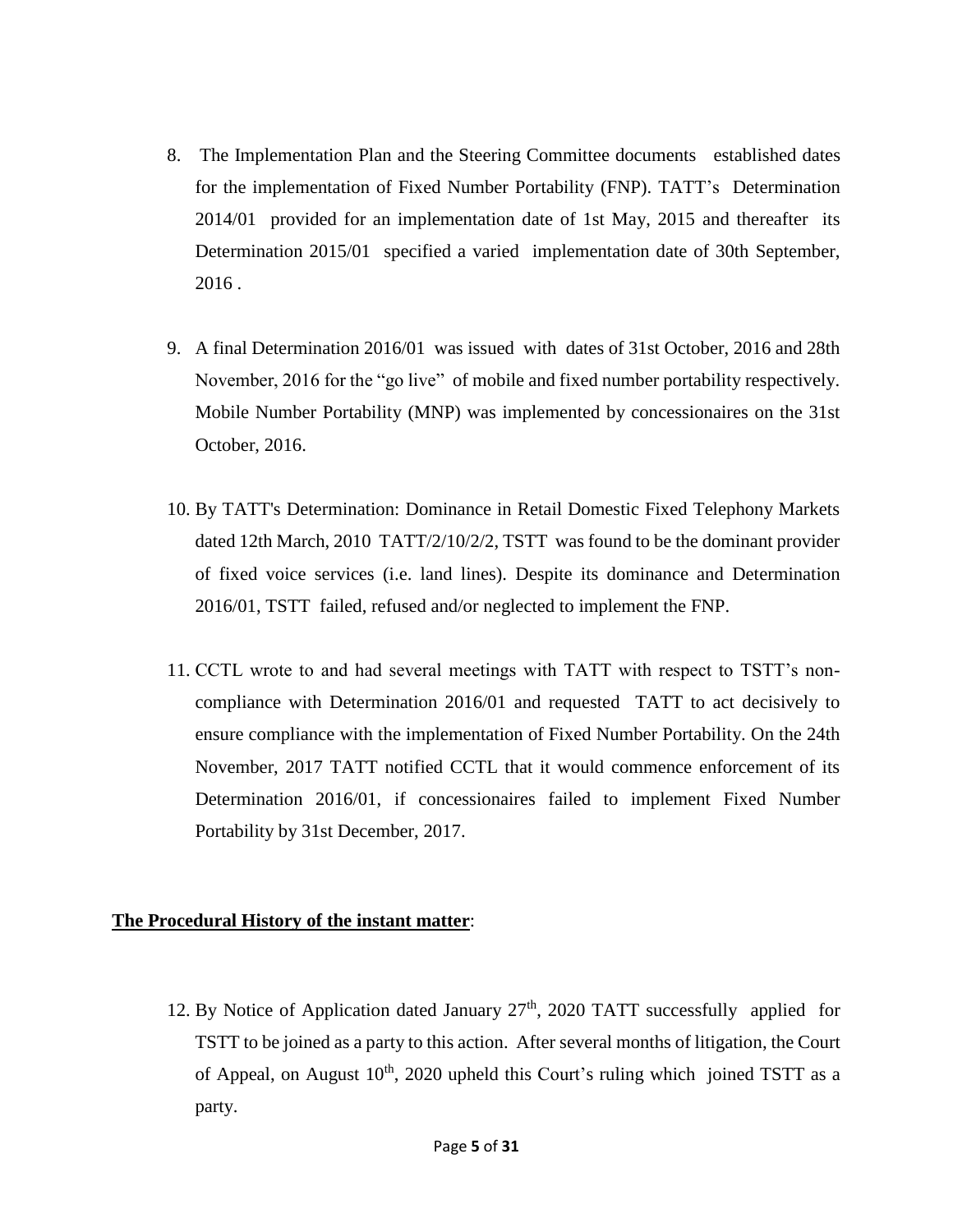#### **The Issues:**

- 13. Having reviewed the procedural history as well as the evidence and the submissions, this Court holds the view that the joinder of TSTT is now *res judicata* . TSTT has been lawfully joined and the basis upon which the Court's decision was premised was expressed with clarity. The Court noted that natural justice mandated TSTT's presence so as to enable a comprehensive determination as to whether there existed a statutory obligation to implement FNP.
- 14. The Court also holds the view that TATT's decision to engage enforcement proceedings against TSTT is not a circumstance which can be reviewed by this Court in the instant action.
- 15. Consequently, this Court must first resolve the issue as to whether TSTT is legally obligated to implement FNP. If the Court finds that it is not, then, the Applicant's claim would be devoid of merit and would have to be dismissed. If however the Court finds that TSTT has a legal obligation to implement FNP, it would have to determine the nature and extent of any applicable relief to which the Claimant may be entitled.

#### **Resolution of the Issues**:

# **Issue 1: Whether TSTT is legally liable to implement FNP?**

#### The Law:

16. The Relevant Legislative and applicable regulatory framework includes, *inter alia*, the following: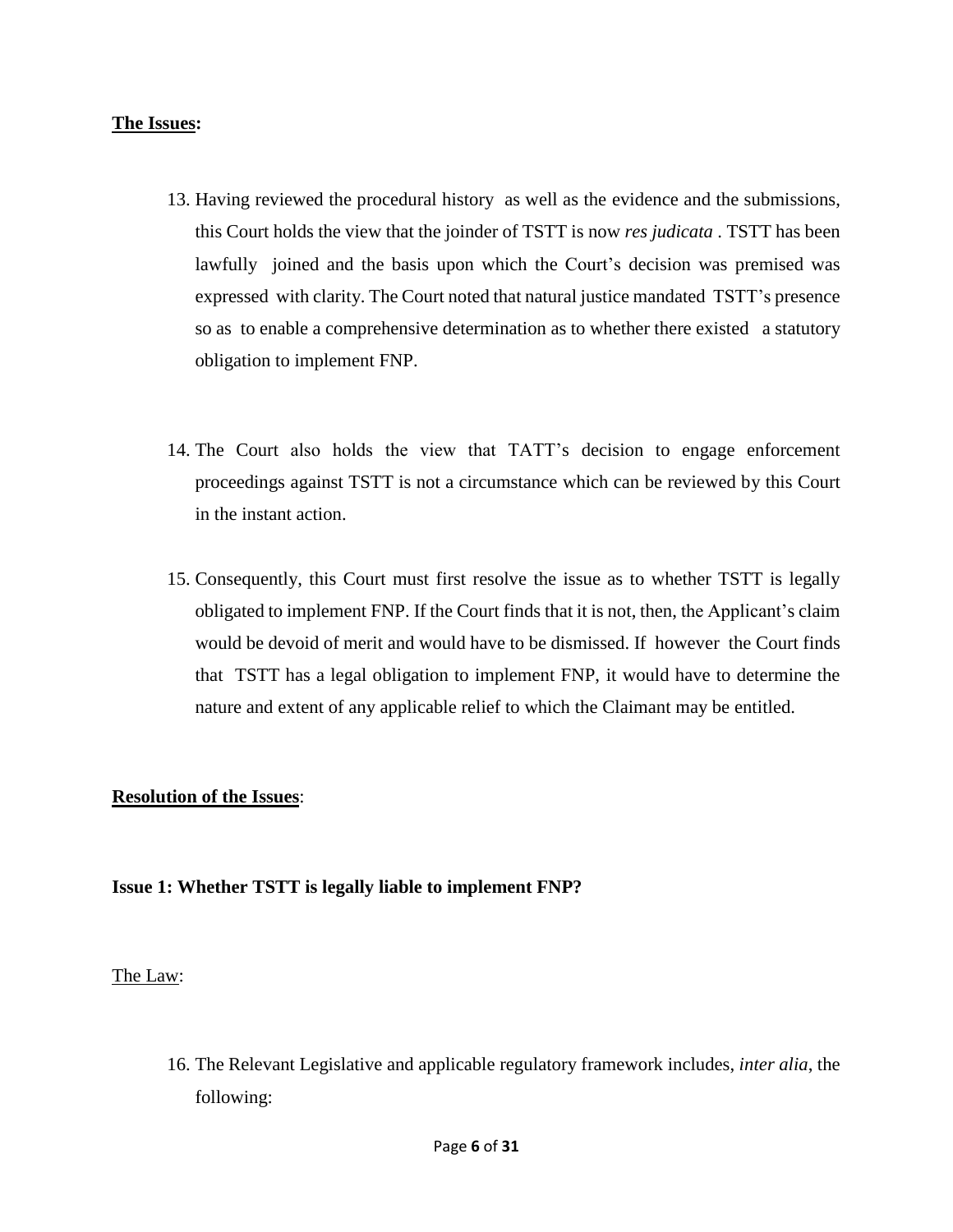a. Section 3 of the Act states that the Act's objective is to establish conditions for:

**(d)** promoting universal access to telecommunications services for all persons in Trinidad and Tobago, to the extent that is reasonably practicable to provide such access.

- *b.* Section 25(l) of the Act provides that, a Concession for a public telecommunications network or a public telecommunications service shall include conditions obliging the concessionaire to provide among other things direct and indirect interconnection with the public telecommunications network or public telecommunications service of another concessionaire.
- c. Section  $25(2)(i)$  of the Act provides that, in respect of a concessionaire's obligations, TATT shall require a concessionaire to provide, to the extent technically feasible, number portability when required to do so and in accordance with the requirements prescribed by TATT.
- 17. Condition A42 of the concessions issued to all Operators in the Fixed Voice market provides that the concessionaire shall, in accordance with any regulations relating to number portability, facilitate the portability of numbers assigned to any customer of any operator of public telecommunications networks or provider of public telecommunications services.
- 18. Regulation 9 of the Interconnection Regulations made pursuant to the Act provides that a concessionaire shall configure its network to facilitate number portability between similar networks as and when directed by TATT.
- 19. By Regulation 2, number portability is defined as "the ability by a customer to retain the same telephone number on changing telephone service providers".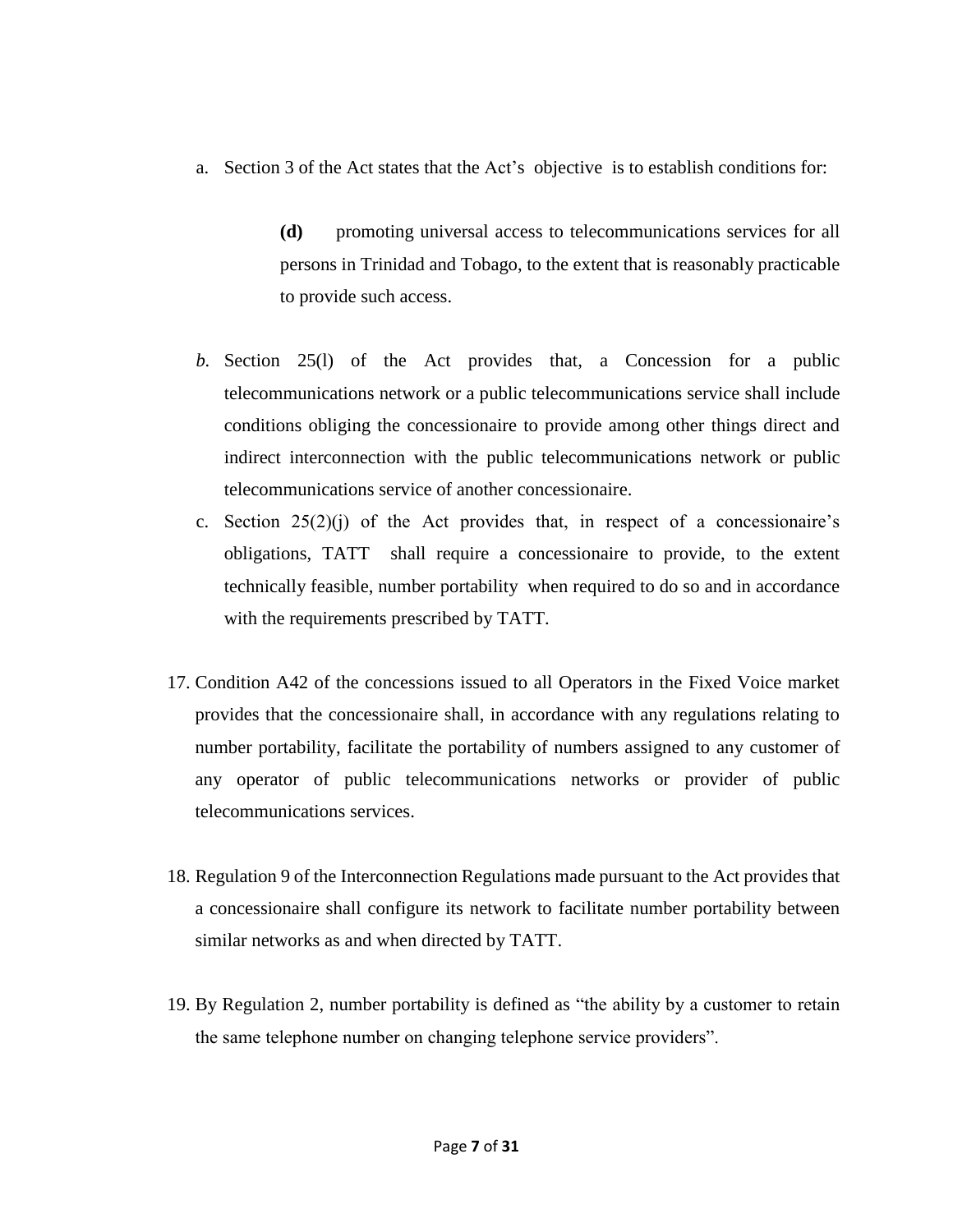20. Parliament limited TTAT's powers and Section 81 of the Act addresses the issue of Forbearance and states as follows:

"The Authority shall refrain, in whole or in part and conditionally or unconditionally, from the exercise of any power or the performance of any duty in relation to a telecommunications network, telecommunications service, broadcasting service, radio-communication service or a class of service provided by a concessionaire or licensee, where the Authority finds that to refrain would be consistent with the agreed telecommunications policy objectives".

#### The Implementation Plan:

21. In keeping with its mandate to regulate the telecommunications market and encourage competition, two rounds of public consultations were held and TATT thereafter published the "Implementation Plan on Number Portability for the Republic of Trinidad and Tobago" on September 20th, 2012 (The Implementation Plan). The rationale for implementing number portability was set out in the introductory paragraphs of the Implementation Plan as follows:

"The Authority (Defendant) now considers it opportune to deepen competition in the fixed line and mobile markets.

Competition can be further promoted by introducing number portability. There are three types of number portability namely: location number portability, service number portability and service provider number portability. These three types of number portability basically enable consumers to switch either location, service or service provider without changing their telephone numbers...

Currently, users who wish to change concessionaire, location (outside the rate area) or service type are required to change telephone numbers. This is likely to cause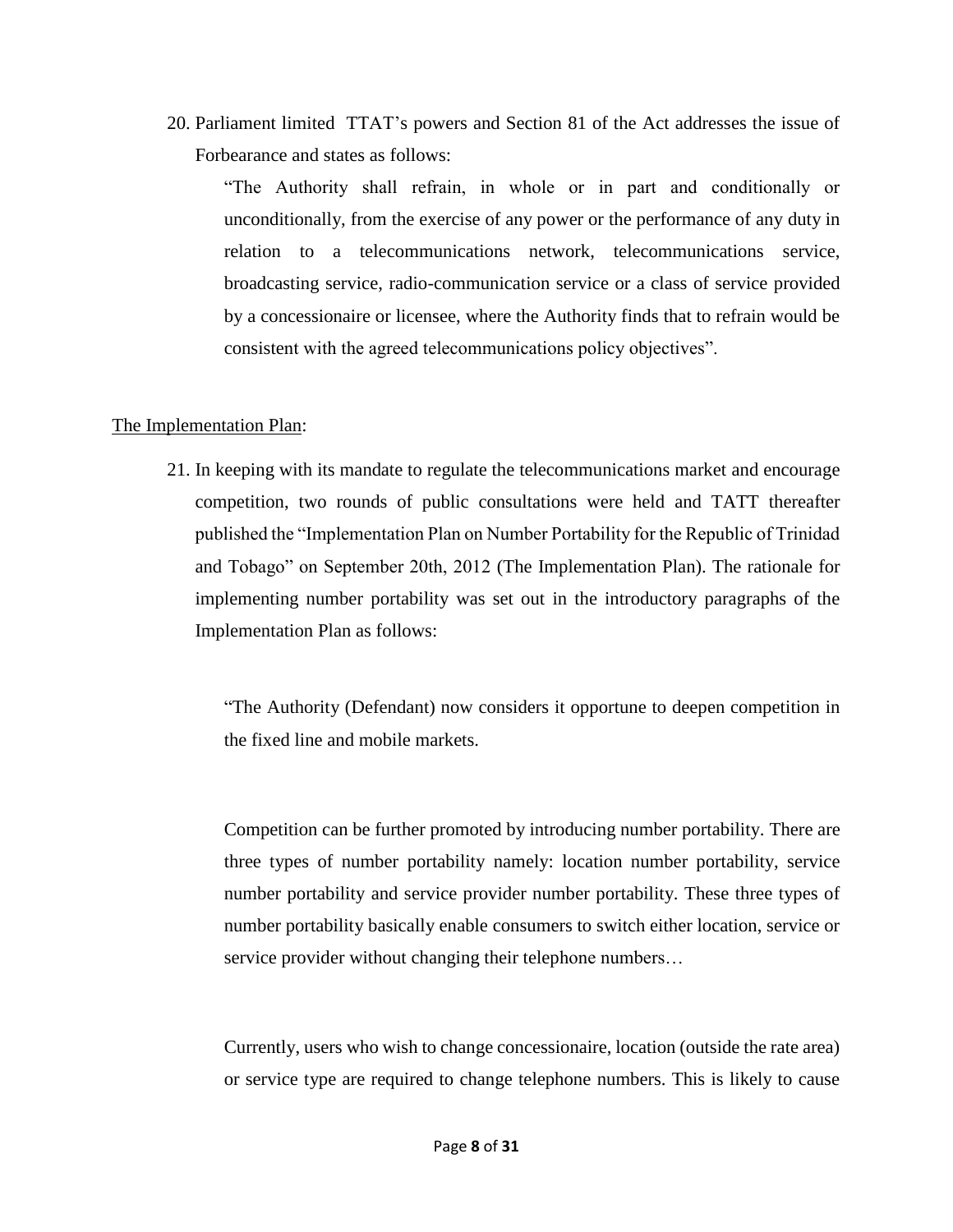substantial inconvenience. For example, corporate users may well incur costs associated with the production of new branding and information material so as to reflect the change in telephone contact information. This may act as a deterrent to changing service providers.

Number portability brings benefits to both the users who wish to port as well as to those who do not wish to port by encouraging concessionaries to offer improved packages to their subscribers in order to retain them. More attractive packages and improved quality of service are benefits which the users in Trinidad and Tobago may enjoy as a result of the introduction of number portability. Accordingly, the Authority is now proposing to introduce service provider number portability on the Republic of Trinidad and Tobago."

# Determination No 2016/06 dated October 4 2016:

22. After continued consultations with Operators, TATT published Determination No 2016/01 effective October 4th, 2016 which provided as follows:

# i) DECLARATION OF COMMENCEMENT DATE FOR IMPLEMENTATION OF MOBILE TO MOBILE NUMBER PORTABILITY IN TRINIDAD AND TOBAGO

The date by which Operators shall implement mobile to mobile number portability, namely the "go-live" date shall be October 31st, 2016 and all Operators who are so required shall comply.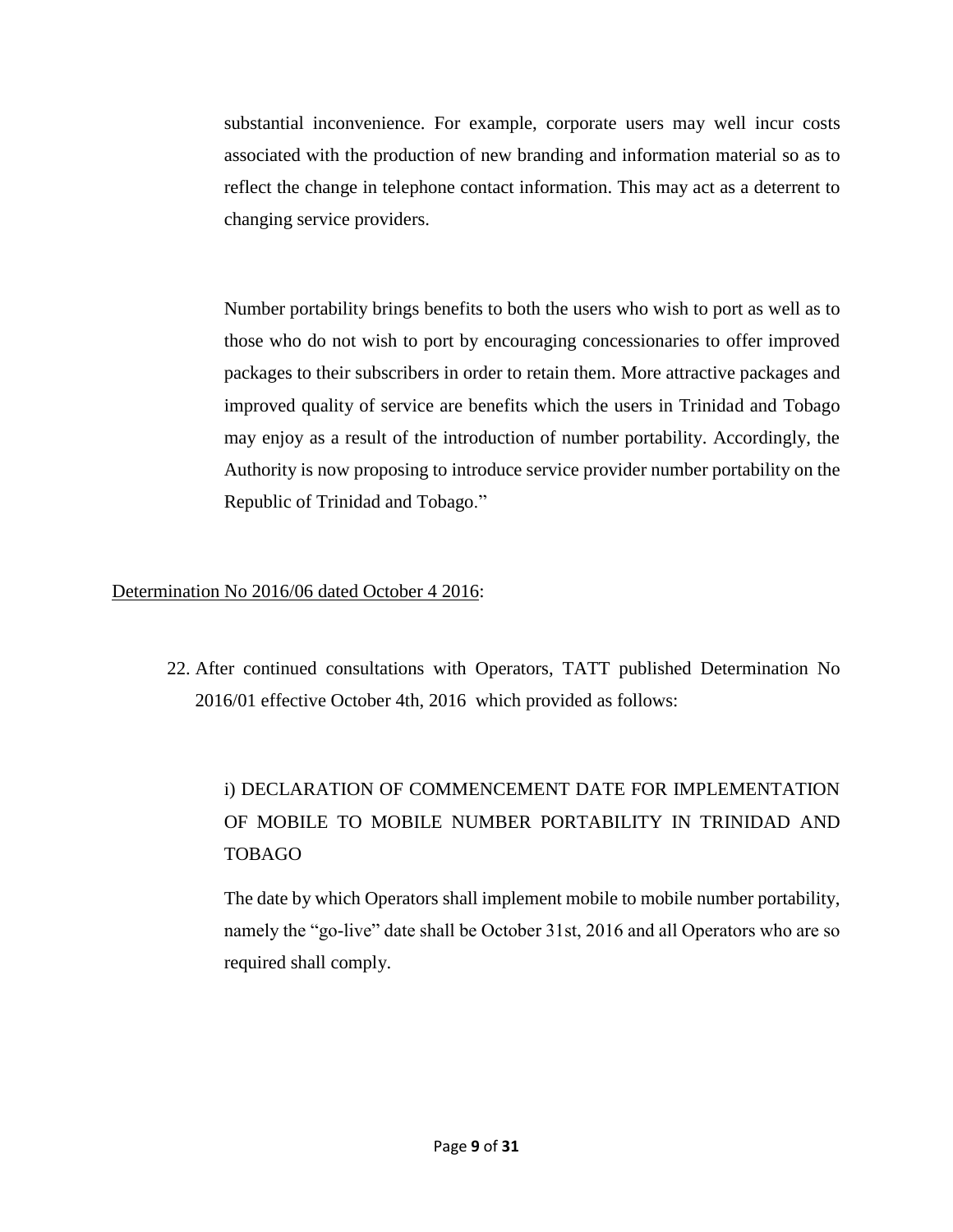# ii) DECLARATION OF COMMENCEMENT DATE FOR IMPLEMENTATION OF FIXED TO FIXED NUMBER PORTABILITY IN TRINIDAD AND TOBAGO

The date by which Operators shall implement fixed to fixed number portability, namely the "go-live" date shall be November 28th, 2016 and all Operators who are so required shall comply.

# iii) DECLARATION OF END OF EXERCISE OF SECTION 80 (81) POWERS AS REGARDS NON-COMPLIANCE WITH DETERMINATION ISSUED PURSUANT TO SECTION 25(2)(J)

The Authority hereby acknowledges that it has been exercising considerable forbearance as regards the implementation and launch of service provider number portability in Trinidad and Tobago pursuant to section 80 of the Act and recognizes that it has continues to reasonably forbear to allow Operators to come into compliance with Determination 2014/01 and Determination 2015/01. The Authority hereby declares that it shall cease forthwith to exercise such forbearance on non-compliance by operators subject to this DETERMINATION.

23. TATT proposed amendments to the Regulations and its justification for the proposed modifications to the Interconnection Regulations are set out under the rubric "Rationale for Modification", as follows:

"In summary, the modifications proposed are geared to:

(iii) (Clarify the distinction between network preparation for interconnection and the provision of interconnection services, and obligation of concessionaires, and modification of networks to support specific requests for interconnection outside of the standard preparations of the concessionaire. In making this distinction, the amendments seek also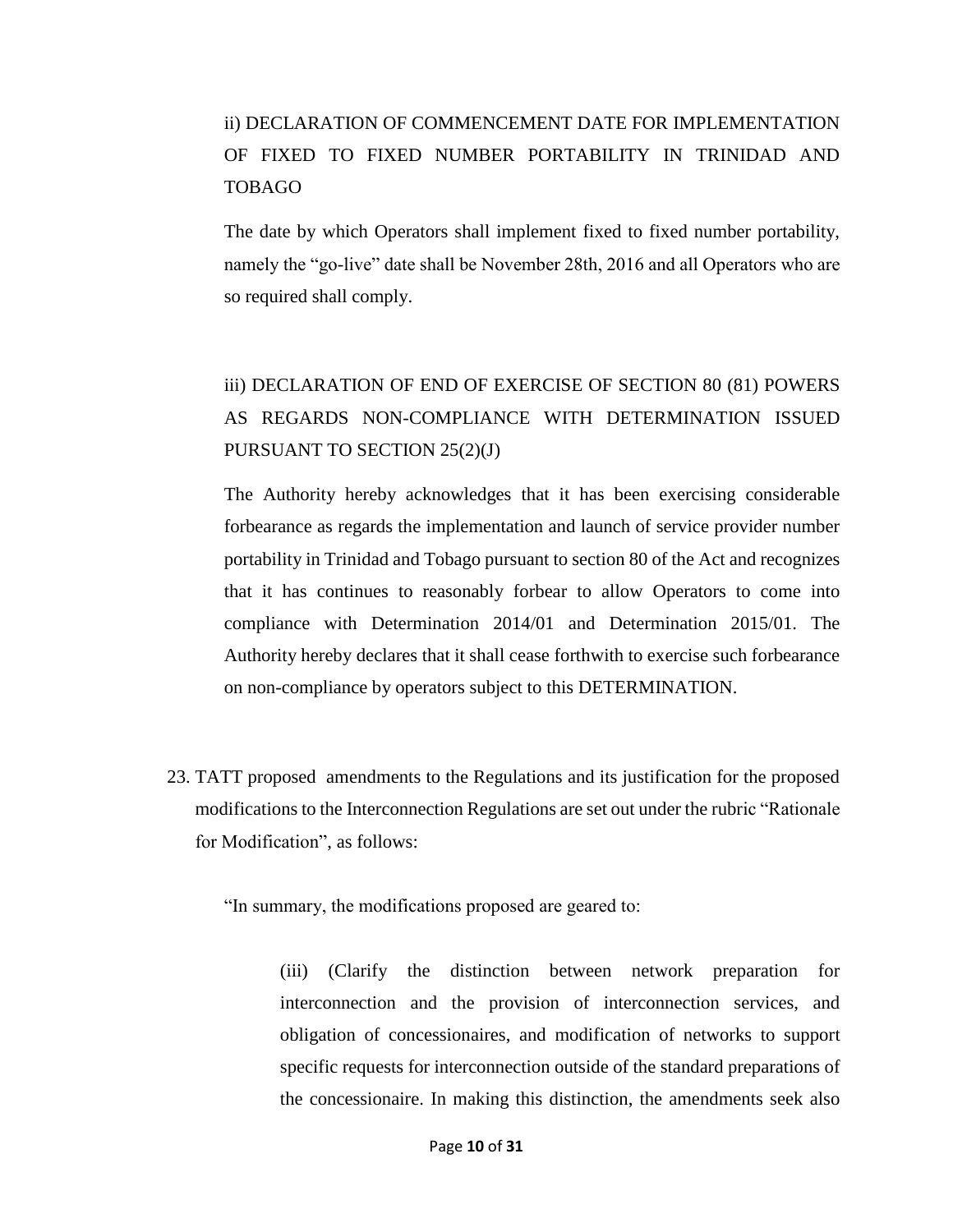clarify the responsibilities for bearing the cost of these distinct activities and functions."

24. There was a proposed amendment to Regulation 9 which was explained as follows:

"4. Regulation 9 has been modified as Sub-Regulation 9(1), so as to (i) create a requirement for administrative and technical procedures for number portability, and (ii) empower regulatory instrument in the form of a determination which would formalise the means by which the Authority directs concessionaires to facilitate number portability. A Sub-Regulation 9(2) is further inserted to set out the scope of any determination made by the Authority in respect of number portability directions."

25. By the Concession dated December 31st, 2015 made between TATT and TSTT ( "the TSTT Concession"), TSTT was authorized, subject to the conditions of the Concession, to operate a Public Domestic Fixed (Wired) Telecommunications Network and provide a Domestic Telecommunication Service

The law as to the Court's interpretative approach to legislative provisions:

# 26. In **Attorney General of Belize and others v Belize Telecom Ltd and another [2009] UKPC 10** Lord Hoffman stated as follows at paragraphs 16 to 18:

"16. Before discussing in greater detail the reasoning of the Court of Appeal, the Board will make some general observations about the process of implication. The court has no power to improve upon the instrument which it is called upon to construe, whether it be a contract, a statute or articles of association. It cannot introduce terms to make it fairer or more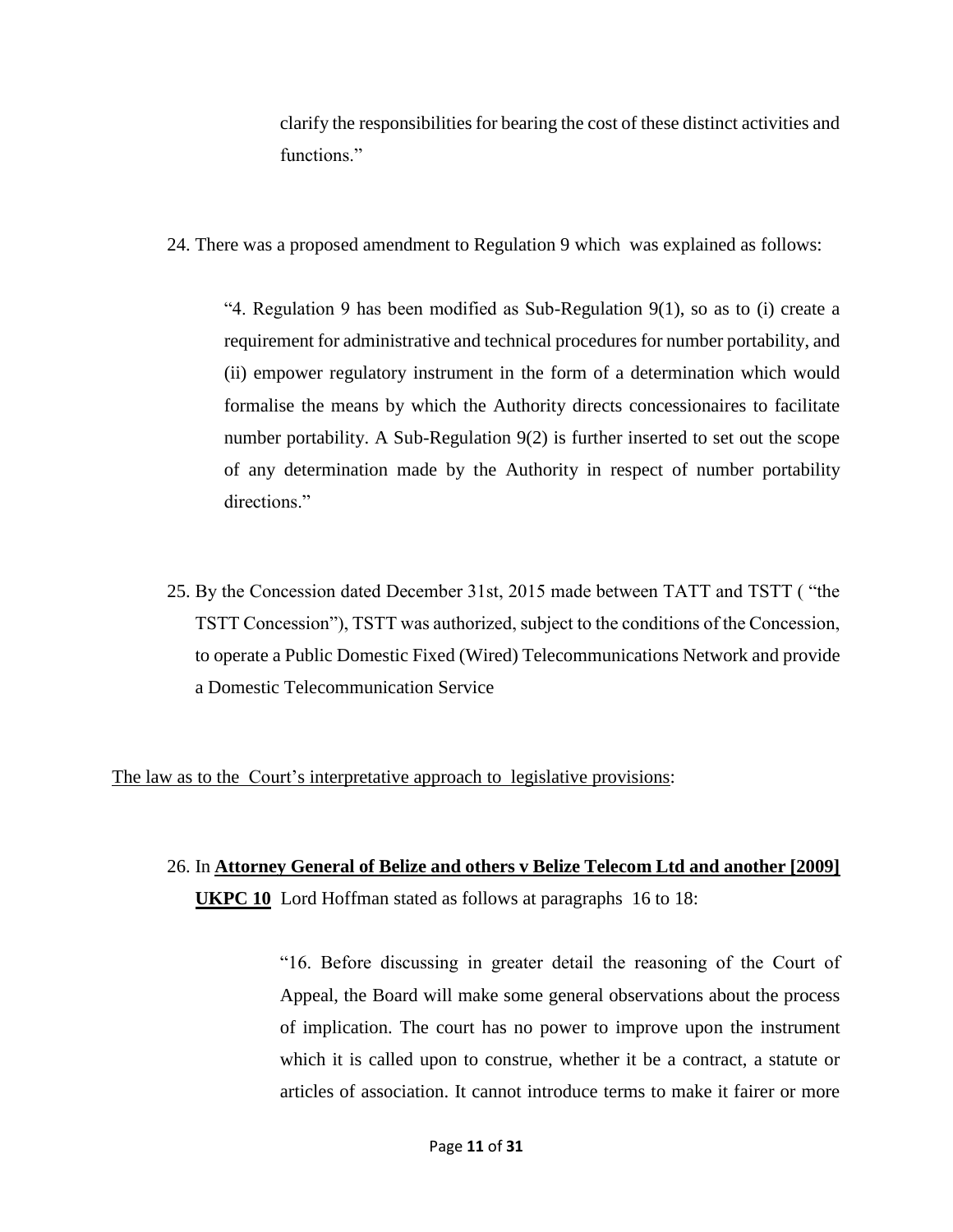reasonable. It is concerned only to discover what the instrument means. However, that meaning is not necessarily or always what the authors or parties to the document would have intended. It is the meaning which the instrument would convey to a reasonable person having all the background knowledge which would reasonably be available to the audience to whom the instrument is addressed: see Investors Compensation Scheme Ltd v West Bromwich Building Society [1998] 1 WLR 896, 912-913. It is this objective meaning which is conventionally called the intention of the parties, or the intention of Parliament, or the intention of whatever person or body was or is deemed to have been the author of the instrument.

17. The question of implication arises when the instrument does not expressly provide for what is to happen when some event occurs. The most usual inference in such a case is that nothing is to happen. If the parties had intended something to happen, the instrument would have said so. Otherwise, the express provisions of the instrument are to continue to operate undisturbed. If the event has caused loss to one or other of the parties, the loss lies where it falls.

18. In some cases, however, the reasonable addressee would understand the instrument to mean something else. He would consider that the only meaning consistent with the other provisions of the instrument, read against the relevant background, is that something is to happen. The event in question is to affect the rights of the parties. The instrument may not have expressly said so, but this is what it must mean. In such a case, it is said that the court implies a term as to what will happen if the event in question occurs. But the implication of the term is not an addition to the instrument. It only spells out what the instrument means."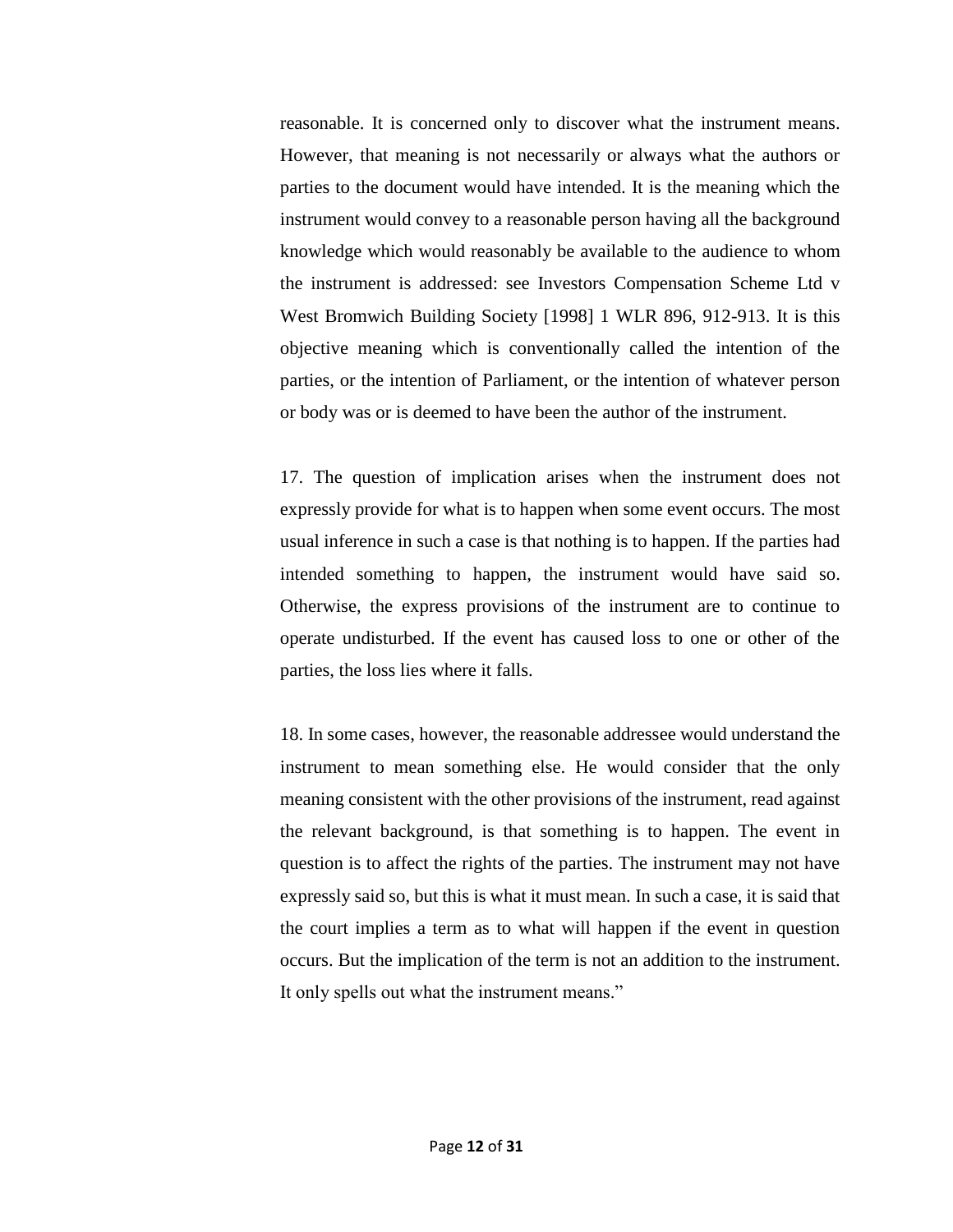27. In **Investors Compensation Scheme Ltd. vs. West Bromwich Building Society [1998] 1 WLR 896** the court opined that one must consider not only the words in their natural and ordinary meaning but should also consider the meaning held by a reasonable person seized of all the background information and the attendant circumstances.

### The Evidence and Arguments Relied Upon:

#### *The Claimant's position:*

- 28. CCTL contends that TATT mandated all operators/ concessionaires to implement fixed to fixed and mobile to mobile service provider number portability and to offer the said service to consumers in Trinidad and Tobago. This requirement, it says, was contained in the Memorandum of Agreement which was signed by representatives of TATT and TSTT. CCTL outlined that it fully complied with Determination 2016/01 and spent approximately TTD\$5million to ensure its compliance.
- 29. From 2017 , CCTL says it brought TSTT's non-compliance to TATT's attention and was advised that TATT was "actively pursuing" the issue of compliance with Determination 2016/01.
- 30. CCTL rejects TSTT's assertion that there are no clear and legally binding regulatory procedures and it maintains that the Number portability documents and the output form from the Steering and Technical and Operational Sub Committee adequately informs and regulates the dynamics of Mobile number portability. CCTL holds the view that TATT has not discharged its statutory mandate as it has been tardy in enforcing its own determination. CCTL also asserts that as a consequence of TATT's failure to ensure that TSTT implements FNP, it has suffered loss.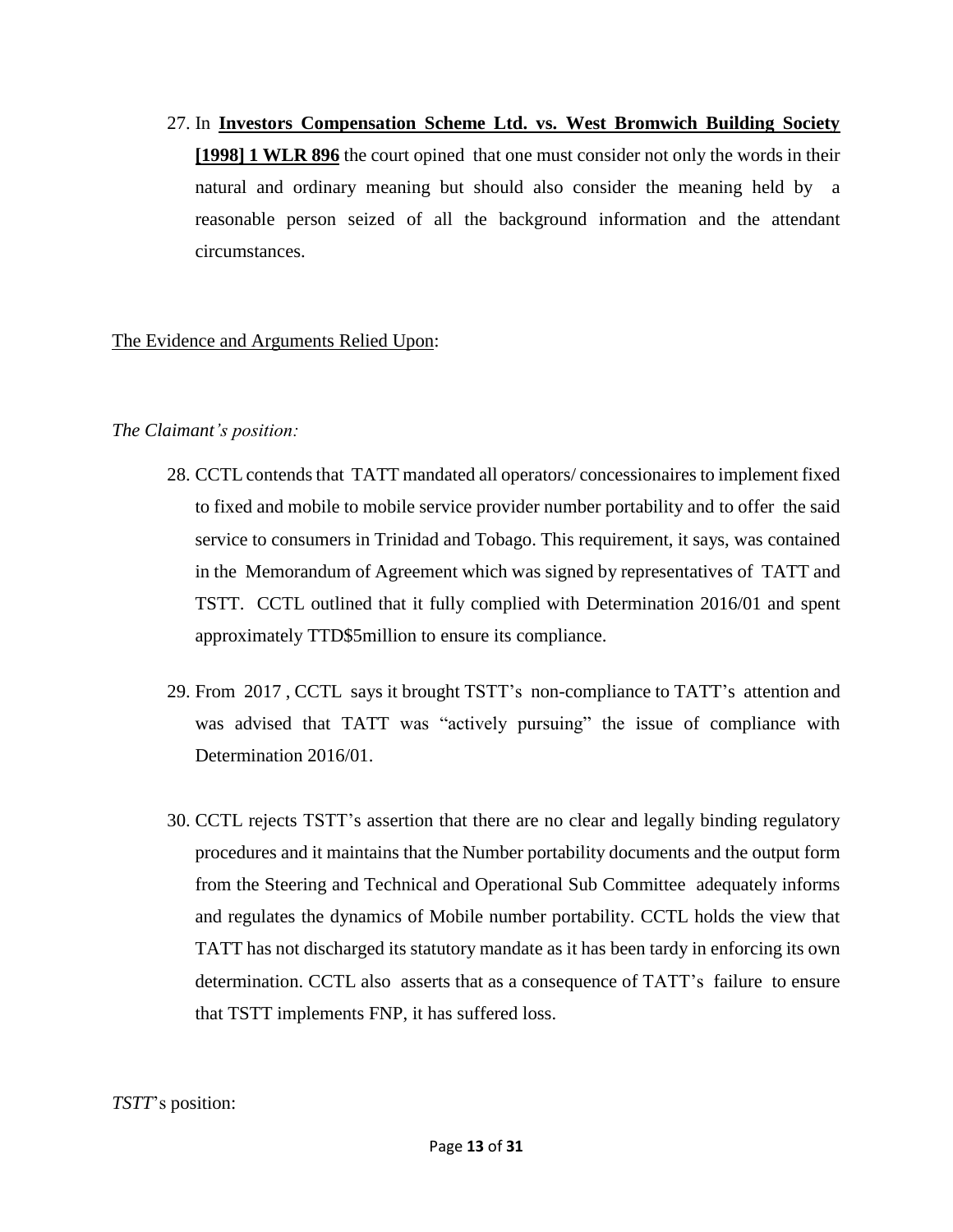31. By letter dated June 13 2019 TSTT wrote to TATT and said as follows:

"…The general tenor of your letter suggests that TSTT bears the singular responsibility for the implementation of Fixed Number Portability (FNP). Any such notion is soundly rejected by TSTT, and the Authority is hereby put to strict proof regarding the existence of any such legal or regulatory obligation, and the particulars of its allegations of any breach thereof….

…What is apparent from the foregoing is that while the Authority is attempting to make the case for a failure to "implement" FNP, the legislative and regulatory regime governing Number Portability imposes no such obligation on any operator, least of all TSTT. There is merely the duty imposed on each operator to have its network in a state of preparedness to facilitate NP."

- 32. TSTT contends that Regulation 9 of the Interconnection Regulations do not require concessionaires to implement FNP nor does it identify the requirements associated with technical and administrative procedures for the implementation of number portability. These deficiencies, it says, were recognized by TATT and the authority proposed amendments to the Interconnection Regulations.
- 33. TSTT argues that the Regulations required concessionaires to configure their networks to facilitate FNP but no obligation to implement FNP was imposed.
- 34. TSTT further argues that TATT has failed and/or refused to prepare and/or publish any regulations whatsoever in relation to FNP and there exists no sufficient regulatory framework for the implementation of FNP.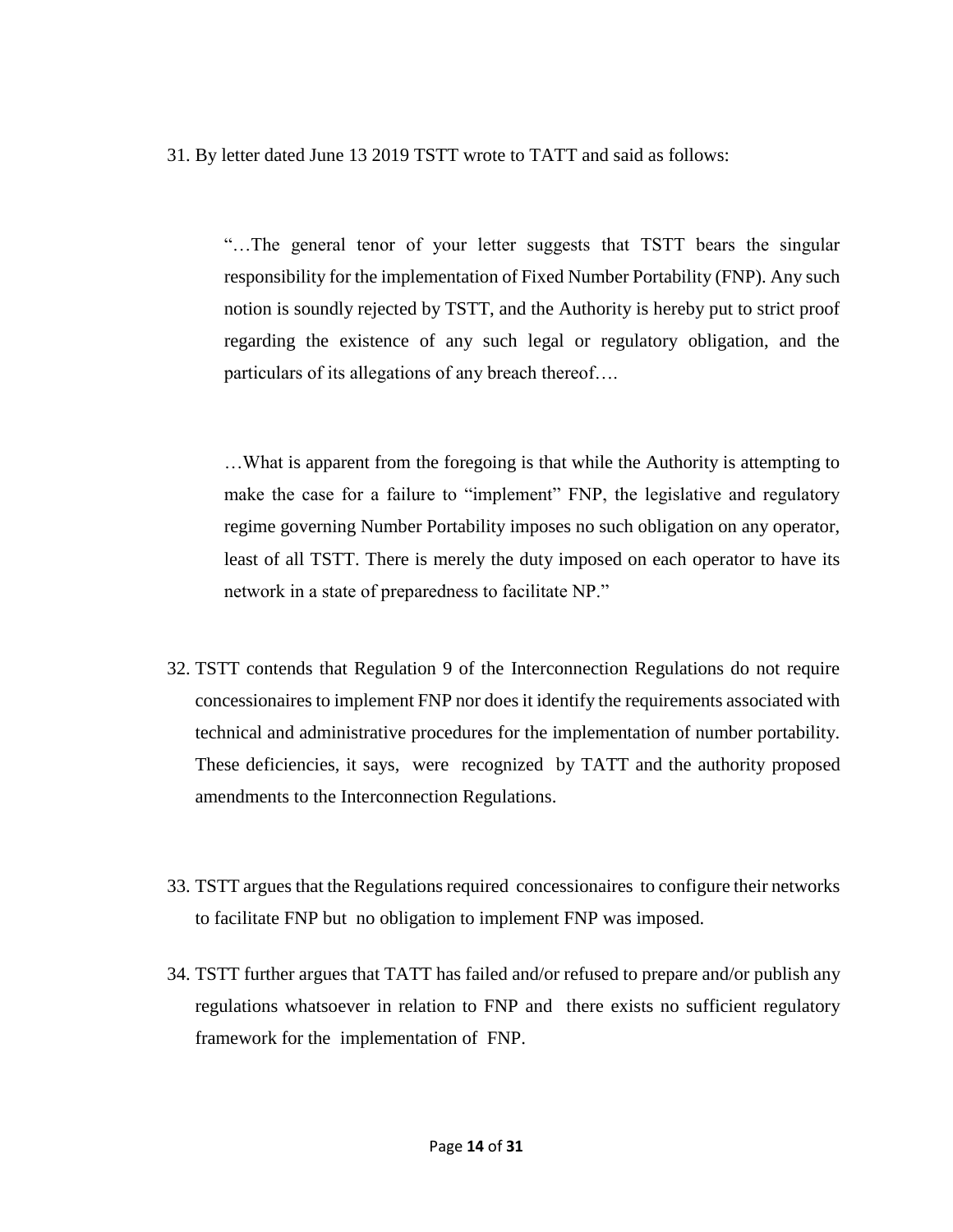- 35. TSTT says that it is ready to facilitate number portability but it cannot do so in the absence of an appropriate regulatory framework.
- 36. In response to the KP Affidavit which outlined that it refused to facilitate end-to-end testing, TSTT says that there is simply no specific legislative or regulatory requirement for such testing.
- 37. TSTT emphasizes that it sought to conduct testing with all concessionaires and it communicated with several concessionaires so as to commence testing.
- 38. TSTT also outlines that at a cost of approximately TTD\$5 Million, it configured its network and is technically ready to facilitate FNP.
- 39. TSTT complains that the Number Portability (NP) Regulatory Procedures and the Draft Procedures were not submitted for public consultation.
- 40. By letter dated September 12 2014 exhibited to the Agard Affidavit and marked "LA3", TSTT says it sought clarification on the draft number portability Regulatory Procedures to confirm the extent to which its extensive contributions thereto had been considered and integrated.
- 41. TSTT also joins issue with the assertion that the revised draft of Regulation 9 elaborates and simplifies the old version and points out that it specifically introduces requirements which were plainly absent from the initial version.
- 42. TSTT contends that TATT's issued determinations were premature and asserts that TATT has adopted a laissez-faire approach to Number Portability as it delayed in securing a Clearinghouse Supplier.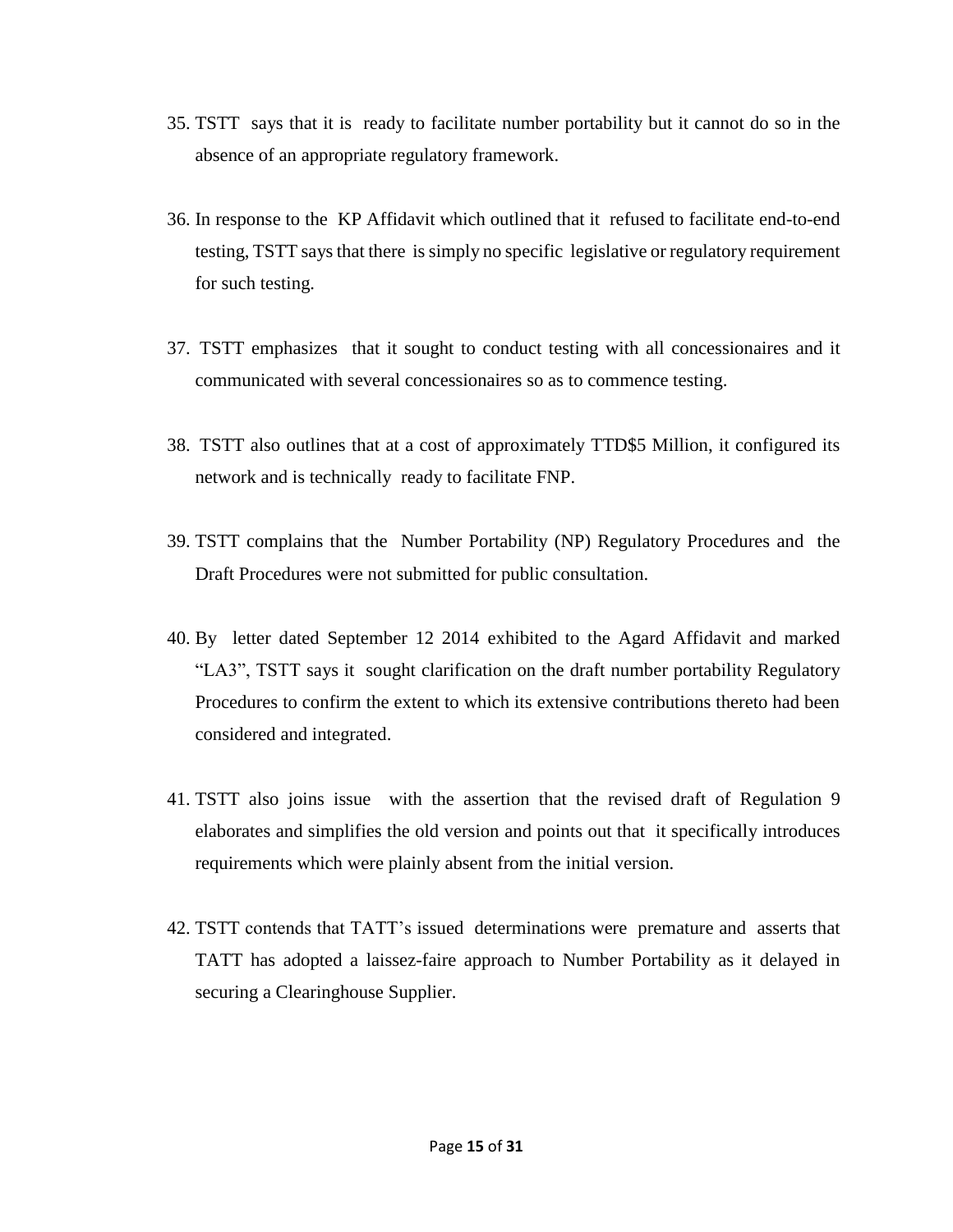- 43. TSTT disputes that the Draft Procedures were finalized and approved and it pointed out, *inter alia*, that the footnote on page 1 of the Draft Procedures makes it quite clear that those Draft Procedures were to be finalized upon conclusion of negotiations with the proposed suppliers.
- 44. TSTT also disputes that there was an agreement to move forward with the implementation of FNP without the appropriate regulations. It maintains that the regulations are integral to TATT's regulatory functions and cannot be eschewed because other regulated concessionaires do not require TATT to perform its regulatory function. TSTT points out that Section 12.1(d) of the Porting XS Contract makes it plain that the Customer Procedures were agreed for the purpose of the "start" of the project.
- 45. The Draft Procedures, which are exhibited to the Porting XS Contract, it says, contain several errors and asked the Court to note that some of these errors actually formed the subject of litigation between it and another operator in relation to the implementation of Mobile Number Portability ("MNP") namely *Digicel (Trinidad and Tobago) Limited v. Telecommunications Services of Trinidad and Tobago Limited CV 2020- 01617*.
- 46. TSTT further argues that there are significant deficiencies in the purported regulatory framework for number portability and these were extensively outlined in its submission. The absence of the requisite regulatory procedures in respect of the technical and administrative requirements for FNP is a critical issue for TSTT.
- 47. TSTT is also concerned about the possibility of anti-competitive conduct by other concessionaires if FNP is allowed to be implemented, without having in place comprehensive and balanced regulations.

*TATT'S arguments* :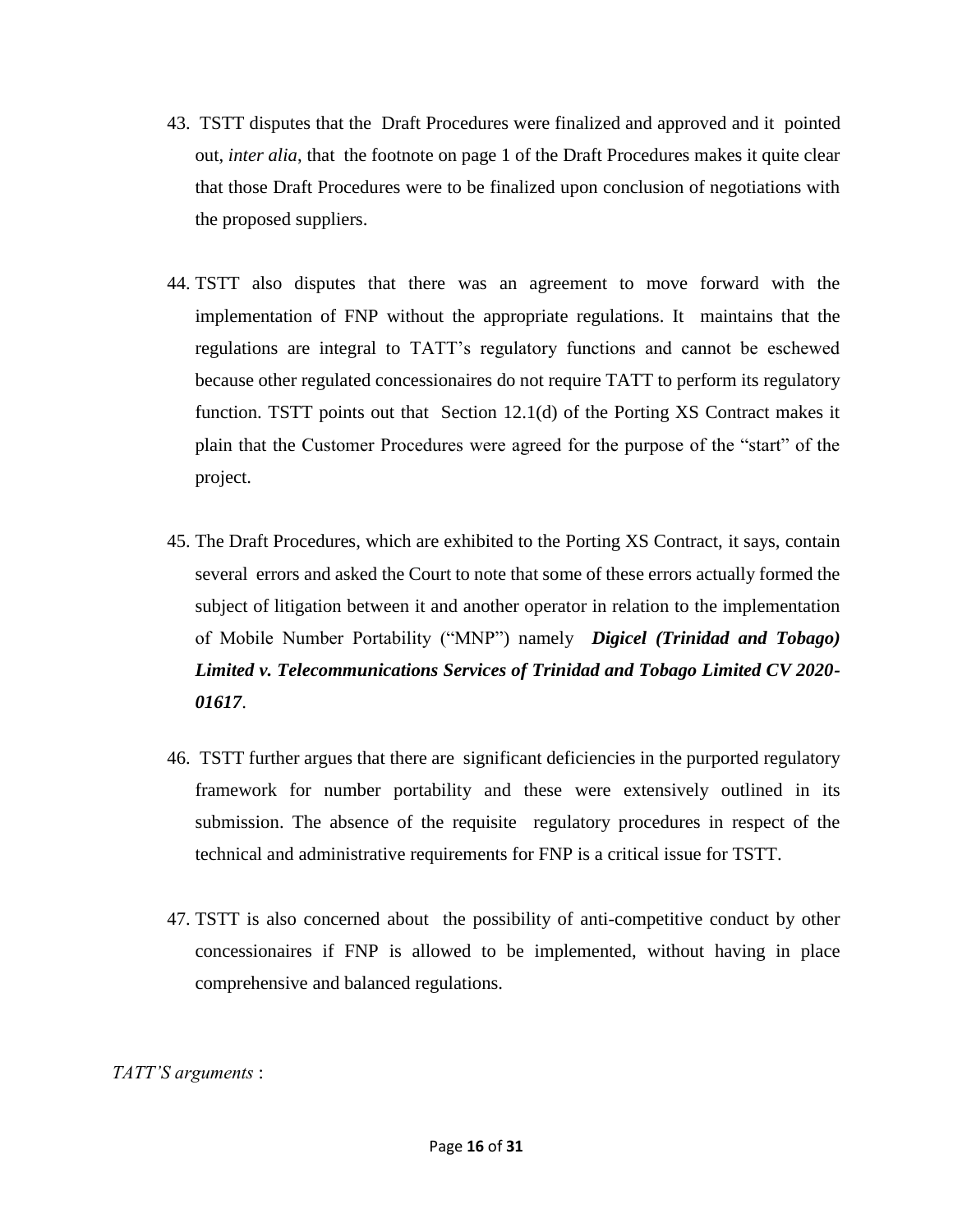- 48. TATT argues that one must consider all the background facts and information and notes that Regulation 9 does not stand alone. The regulation is part of a legislative and contractual framework and it must be read in conjunction with, *inter alia*, the Act, the Concession, the Implementation Plan, the Contract with Porting XS, the Customer Procedures and Determination 2016/01.
- 49. TATT rejects TSTT's assertion that it failed to put in place the proper regulatory framework and outlined that all the requisite regulatory procedures were covered in the technical working groups and the Customer procedures. TATT further submits that all the matters addressed in the proposed amended Regulation 9 have also been addressed.
- 50. At paragraph 14 of her principal affidavit and paragraph 28 of her Reply, CRD sought to address the issue as to whether Determination 2016/01 was issued prematurely and she outlined that the appropriate framework was in place and that TATT's Consultant confirmed that the operators' were ready for implementation.

#### Resolution:

51. By its execution of the Concession, TSTT agreed to be expressly bound by the regulations established by the Act and accepted that it was bound by the terms and conditions of the Concession including Condition A42 (supra) , Conditions A2 and A3. These conditions are as follows:

#### Condition A2

"The concessionaire shall comply with the Act, all regulations or other instruments made under the Act, the conditions of this Concession, and all laws in force from time to time in the Republic of Trinidad and Tobago."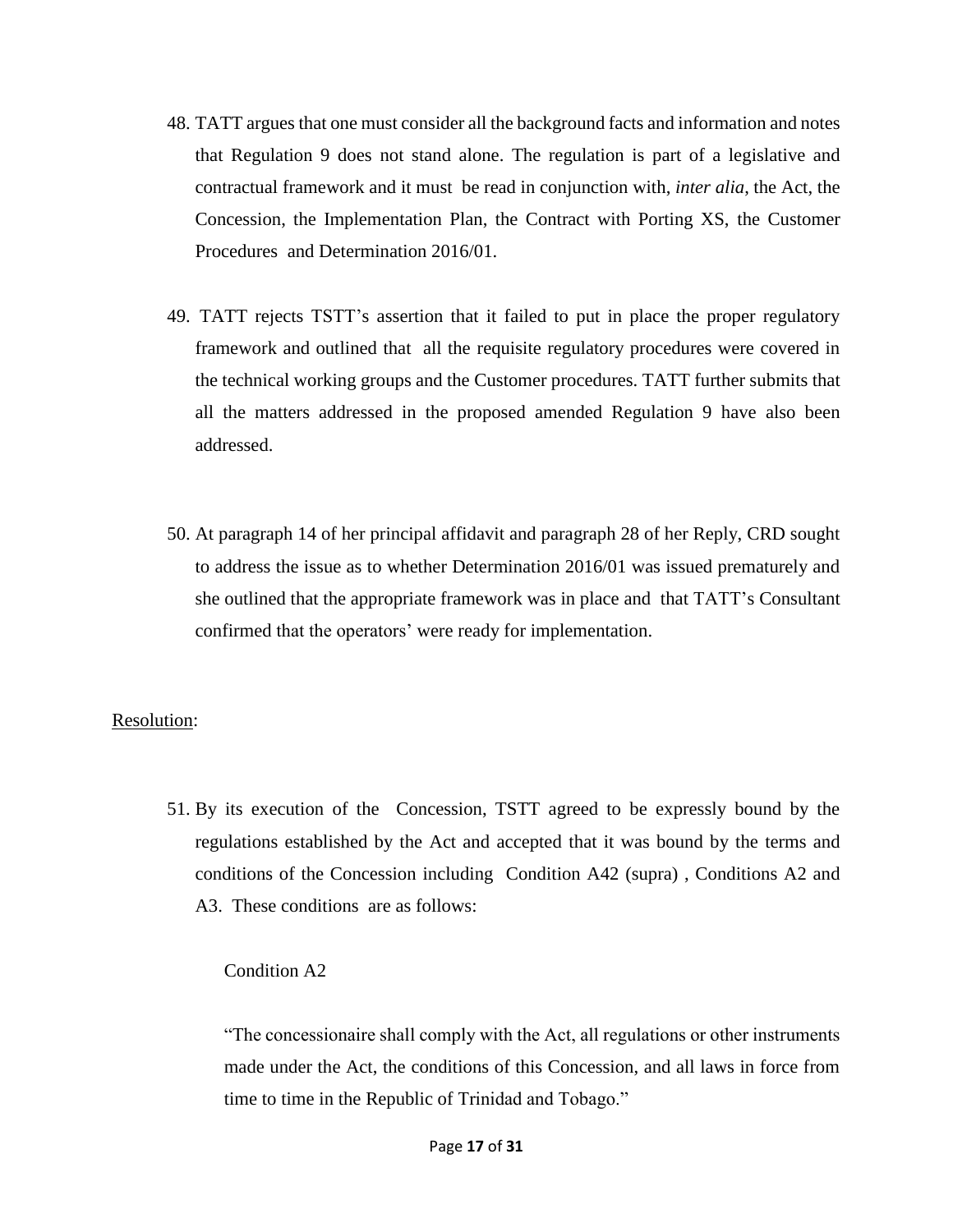"The Concessionaire shall, without delay, comply with any lawful decisions or directions made by the Minister or the Authority under the Act."

- 52. The Court also considered, *inter alia*, Section 25(2) (j) of the Act, Regulation 9 and the definition of number portability at Regulation 2. In addition the Court reviewed the Implementation Plan and finds that the document comprehensively explained the laudable rationale upon which number portability was premised and it outlined a road map for the roll out of number portability.
- 53. The Court carefully reviewed Determination No 2016/01 and finds that its language was pellucid and devoid of ambiguity.
- 54. Based on the evidence, the Court is satisfied that TATT acted within its statutory mandate and displayed procedural fairness as it methodically addressed all the material and relevant considerations attendant to the implementation of FNP.
- 55. TSTT's complaint in relation to its dominance acting as a bar to FNP implantation and the risk of anti competitive competitor behaviour, lacks substance and the Court formed the view that the CRD reply affidavit at paragraphs 4 to 7 adequately addressed these concerns. It is this Court's view that TSTT is not prevented from implementing its own promotions or from actioning against any future anti-competitive behaviour.
- 56. TSTT's assertion that its fixed voice market is dying seems to be a generalised position and the requisite statistical and/or empirical evidence to support the said assertion was not put before the Court. In fact, it appears that given the increased post pandemic need for home internet facilities and having noted that a fixed line is still required by many providers to facilitate internet connectivity, it is unlikely that the fixed line market is declining.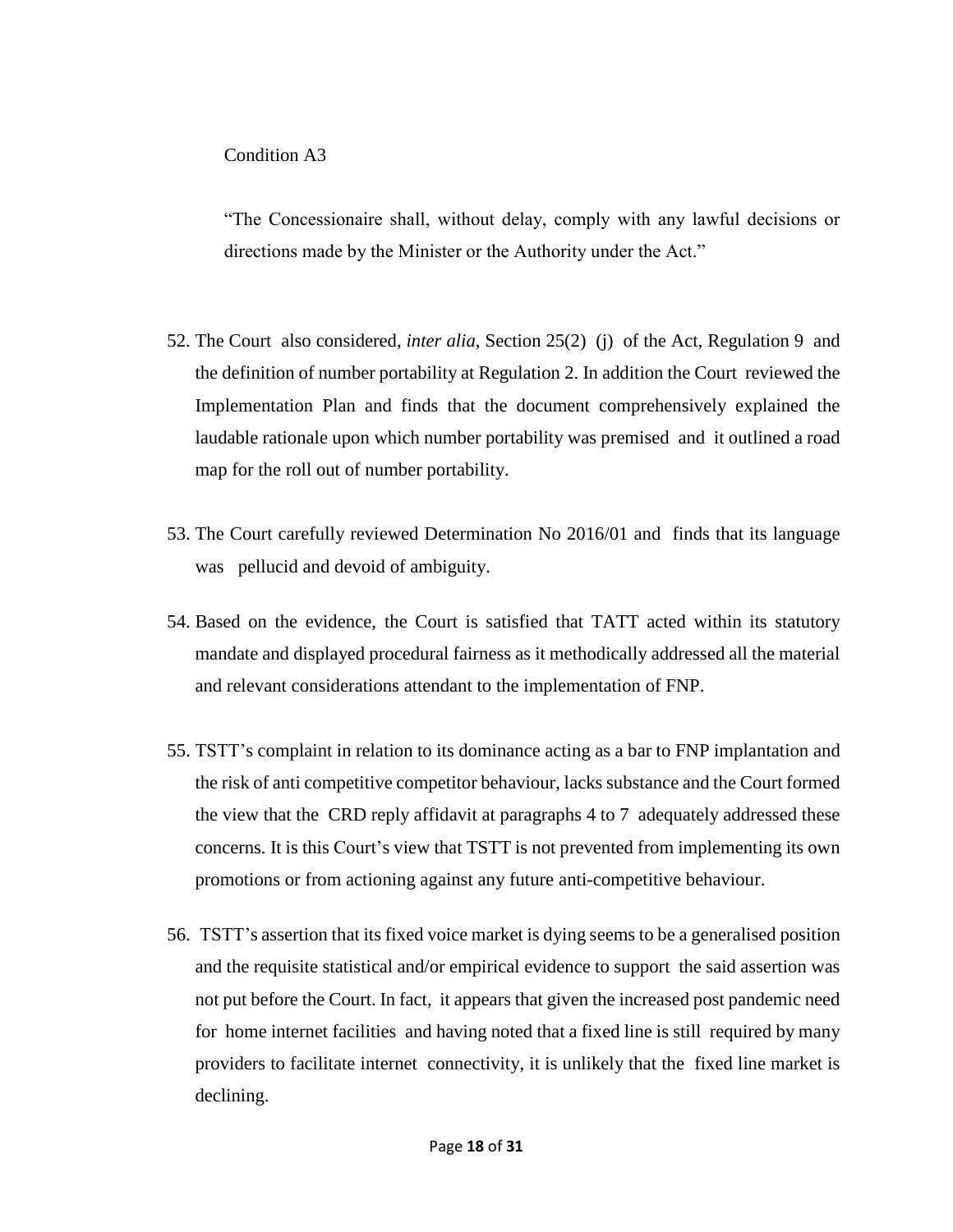- 57. The Court is also disinclined to accept TSTT's assertion that Interconnection testing cannot be effectively undertaken due to the current prevailing circumstances. CRD's response at paragraph 14 of her reply affidavit effectively addressed this assertion and the position outlined therein is rationale and plausible. Exhibit CRD 22 to the said affidavit further reassures the Court that TSTT's concerns as to numbering fees were adequately addressed by TATT.
- 58. At paragraphs 22 to 24 of the CRD reply affidavit, the deponent methodically and convincingly negatived the issues raised by TSTT in its letter of 13 June 2019.
- 59. Based on CRD's uncontradicted evidence, it is evident that TSTT was represented and participated in several Number Portability Steering Committee Meetings and in the Technical working groups which collectively led to the generation of the Customer Procedures.
- 60. Regulation 9 is worded clearly and the proposed amendment to Regulation 9 simply elaborated and simplified the obligation upon the Concessionaires to implement FNP when called upon to do so. Notably both Regulation 9 and the proposed amendment require the concessionaires to configure their networks to implement FNP.
- 61. The evidence establishes that the Customer Procedures were adopted and accepted by the operators who were parties to the contract with Porting X.S.B.V dated 16 February 2016. These are not draft procedures and they were used to implement MNP since 31 October 2016. This view was also expressed by another court in **CV2020-01617 Digicel Trinidad Limited v Telecommunications Services of Trinidad and Tobago**.
- 62. Consequently, the assertion that there is no proper regulatory framework to facilitate the implementation of FNP, must be rejected.
- 63. In any event none of the relevant and operative statutory provisions mandate the effecting of regulatory rules as a condition precedent to the implementation of FNP. It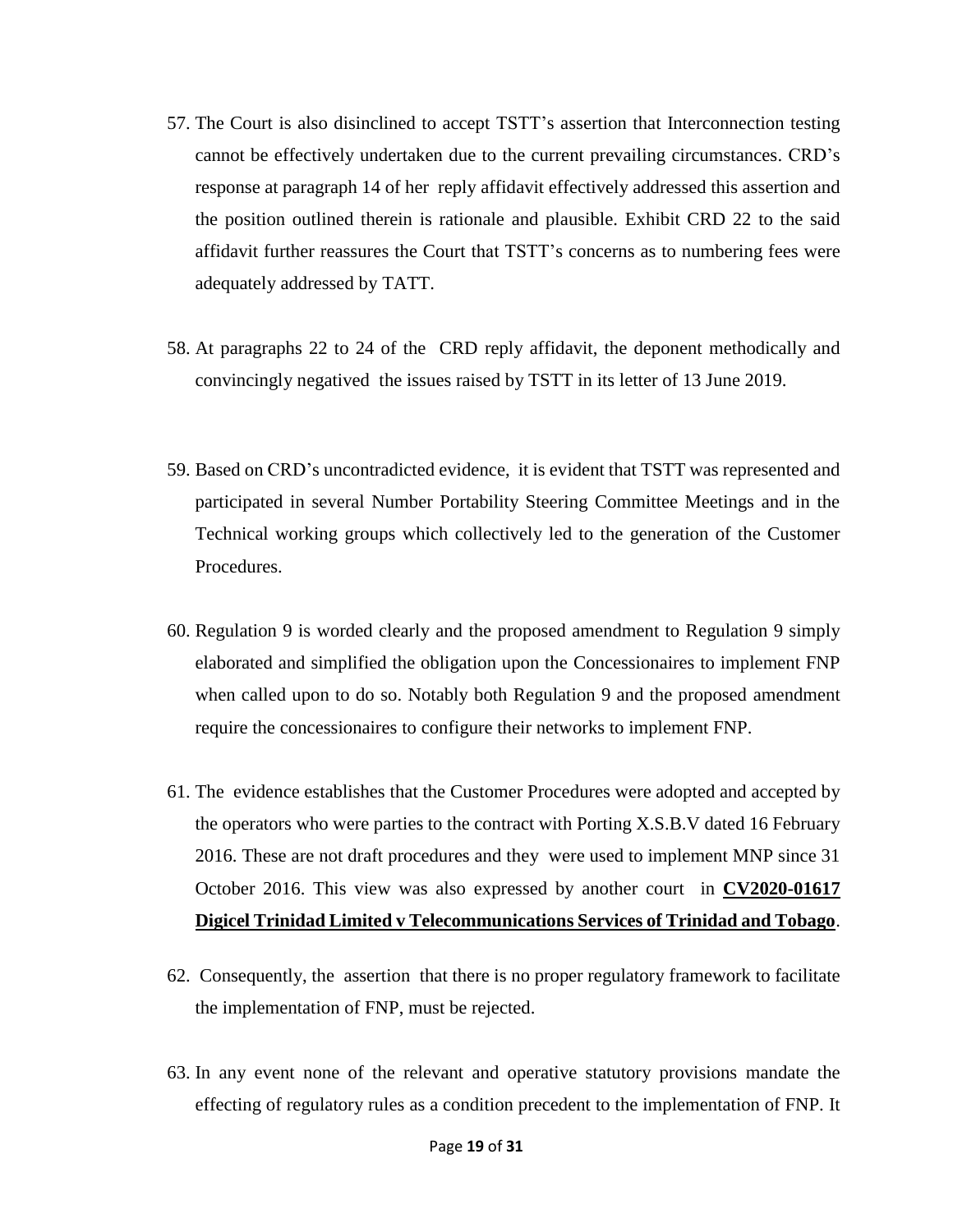appears that TSTT engaged in a game of semantics as it maintained its impractical distinction between facilitation and implementation. TSTT's interpretation of the proposed amendment to Regulation 9 disregards the established interpretative requirement to avoid an interpretation which is absurd and its position defies commonsense, commercial logic and is devoid of practicality.

- 64. TSTT's submission that it has been deprived of its legitimate expectation to address TATT on the issue as to whether it is obliged to implement FNP is equally unsustainable and this position is diametrically inconsistent with the contents of its letter dated 13 June 2019.
- 65. The Court on the adduced evidence accepts TATT's position, that TSTT was the only operator in relation to whom complaints were received from customers in relation to the refusal to implement FNP and it therefore rejects TSTT's assertion that it was treated in a discriminatory manner when it was added as a party to the instant action.
- 66. Monopolistic operations should be discouraged and they have no place in a free market capitalist state. Citizens deserve an open telecommunications market characterized by competiveness of price, quality and service. TSTT's resistance to the implementation of FNP must be strongly condemned and its behaviour instilled, in the Court, a feeling that it was prepared to engage in protracted and wilful defiance so as to protect its market share. FNP implementation is an important national issue which affects citizens in a fundamental way. In this pandemic, the need for effective and efficient communication avenues cannot be marginalised and the ability of a customer to change service providers but retain the same fixed line telephone number is paramount. Many citizens, corporate and private, have used the same fixed line telephone numbers for decades. These numbers are an integral part of their existence and a change of number can occasion significant distress, inconvenience and expense, especially for corporate citizens whose advertisements and marketing campaigns may have to be revised. Citizens should not be forced, frustrated or blackmailed into staying with a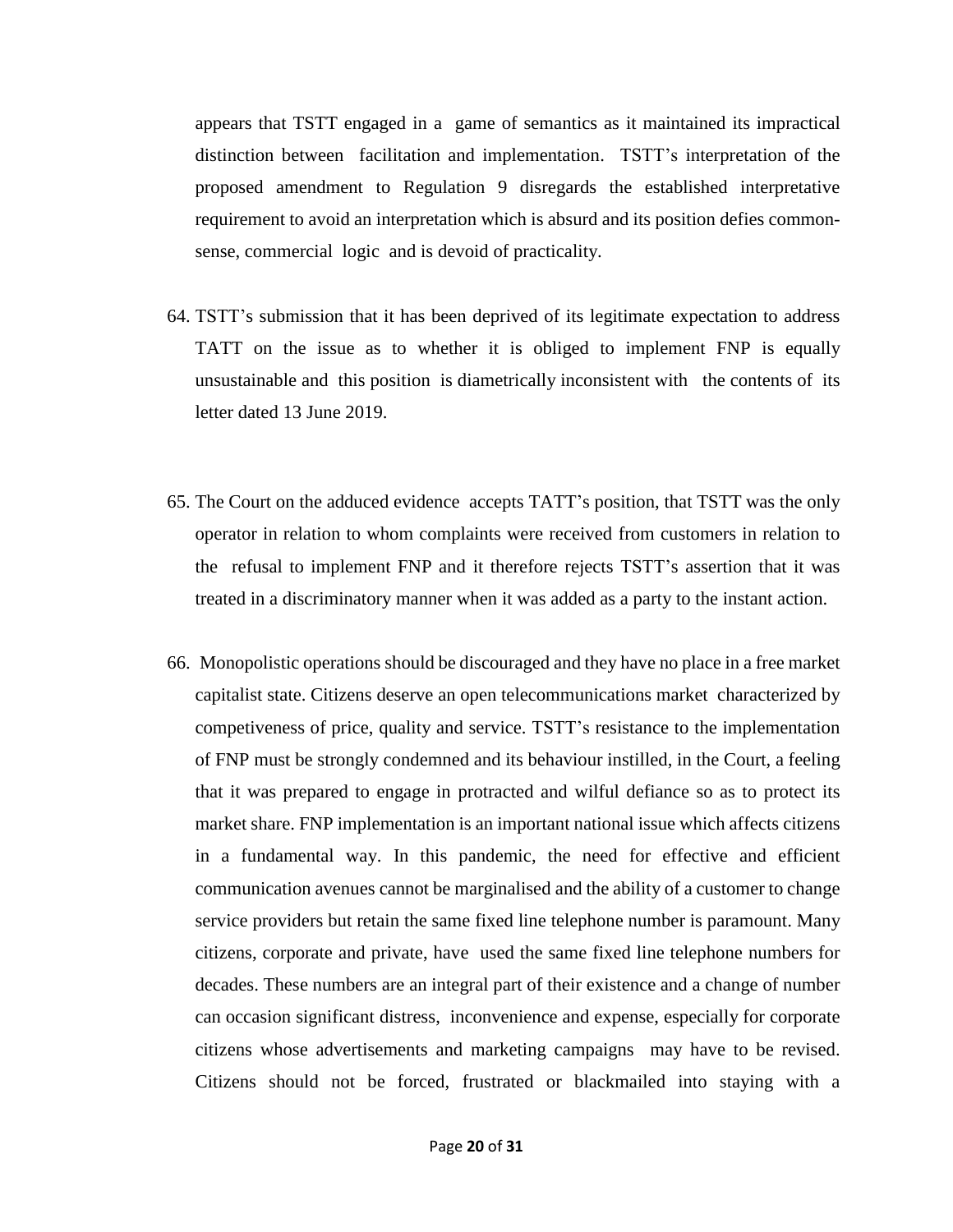telecommunications provider because of fear of inconvenience or uncertainty. TSTT's behaviour has been callous and calculating and must be roundly rejected.

- 67. Based upon the multiplicity of reasons as outlined, this Court is therefore resolute in its view that TSTT is legally obligated to implement FNP.
- 68. Having determined that TSTT is legally obliged to implement FNP, the Court must now determine the applicable relief, if any, to which the Claimant may be entitled.

**Issue 2: Whether the Claimant is entitled to any relief and if so what is the nature of the relief which should be granted.** 

The Law:

69. Administrative law generally acknowledges that relief is likely refused where the applicable remedy would serve no practical purpose. **Judicial Review – Principles and Procedure Auburn, Moffett and Sharland (Oxford University Press)** states at Para. 32.49:

"Where a claim is not entirely academic, but a final remedy would serve little practical purpose…the court will generally be reluctant to grant a final remedy…"

70. Where a public authority accepts that it has a duty to act, the grant of relief simply to acknowledge that duty can be refused in the Court's discretion. In **R v. Inner London Education Authority ex parte Ali and Murshid (1990) 2 Admin LR 822**, the Court said (at pages 836-837):

"In addition, this is a case where what is complained of is inactivity on behalf of the education authority. In such circumstances, on an application for judicial review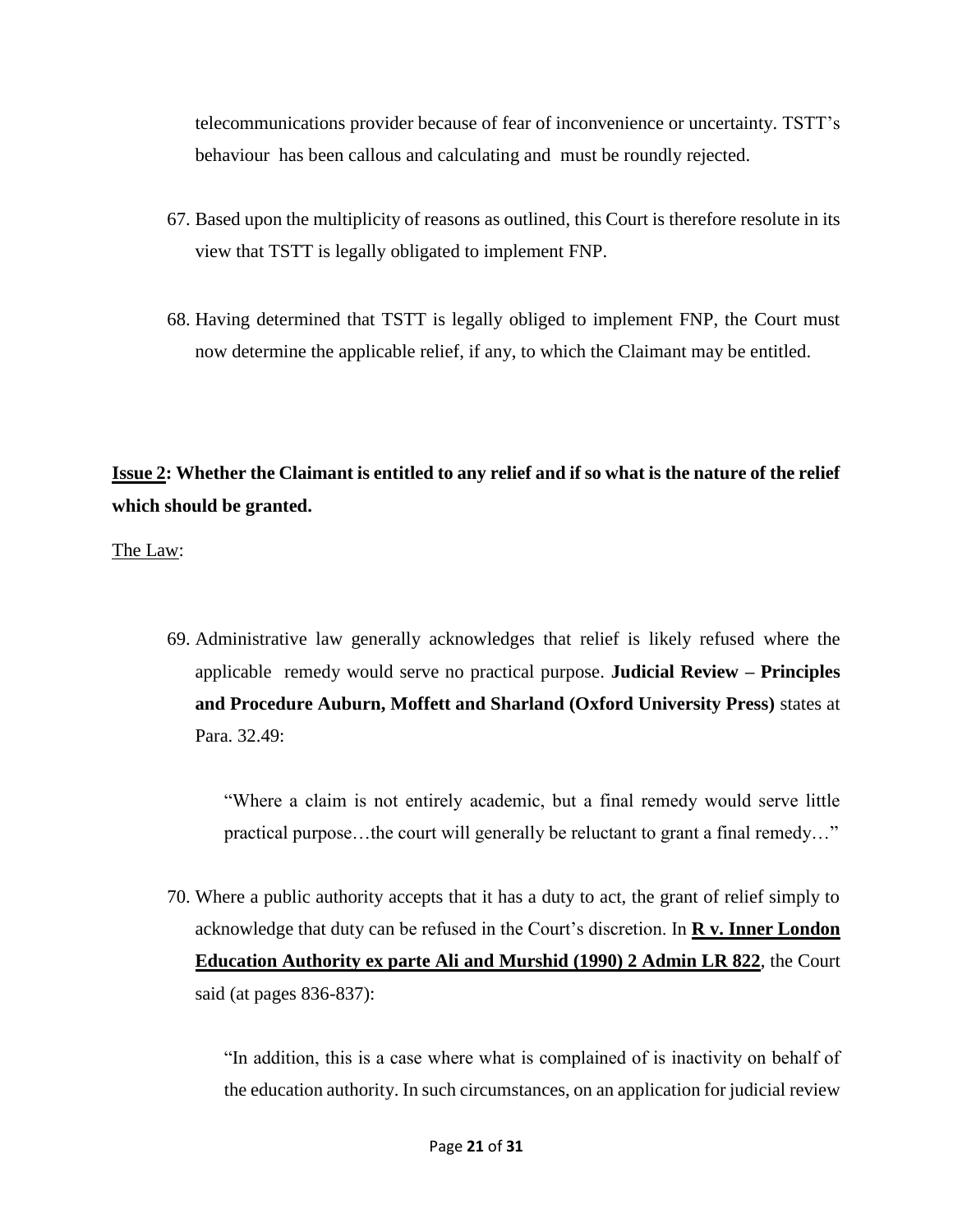as in ordinary civil proceedings, the Court is in difficulty in providing mandatory relief in the ordinary case, as I have explained. Merely to order a public body to perform its statutory duty does not add anything to that duty…

Furthermore, in this case it is clear that a declaration would not assist. To declare that the public body should perform its duty does not add to or clarify the public body's obligations where, as here, that body accepts obligations. At this stage it is possible to say that there are not in this case any specific steps which will be able to be identified which it can be said that the public body is not taking which it should take. The only purpose of continuing the proceedings would be to ascertain whether or not the authority was capable in reaching the present unsatisfactory situation. Inquests of that sort are not the purpose of judicial review."

71. The Court may also refuse relief on judicial review where there exists an alternative remedy. In **R (Bancoult) v Secretary of State for the Foreign Commonwealth Office (2001) QB 1067** at paragraph 27 the court said:

"But such a position is in truth a paradigm of a familiar rule of discretion, namely that judicial review is a legal recourse of last resort; and an applicant must exhaust any proper alternative remedy open to him before the judicial review court will consider his case."

72. Courts have consistently acknowledged that, in judicial review proceedings, the principle of legitimate expectation impacts upon the concept of procedural fairness. In **Attorney-General of Hong Kong v Ng Yuen Shiu ("the Hong Kong case") [1983] 2 AC 629**, Lord Fraser said at page 638:

"The justification for it is primarily that, when a public authority has promised to follow a certain procedure, it is in the interest of good administration that it should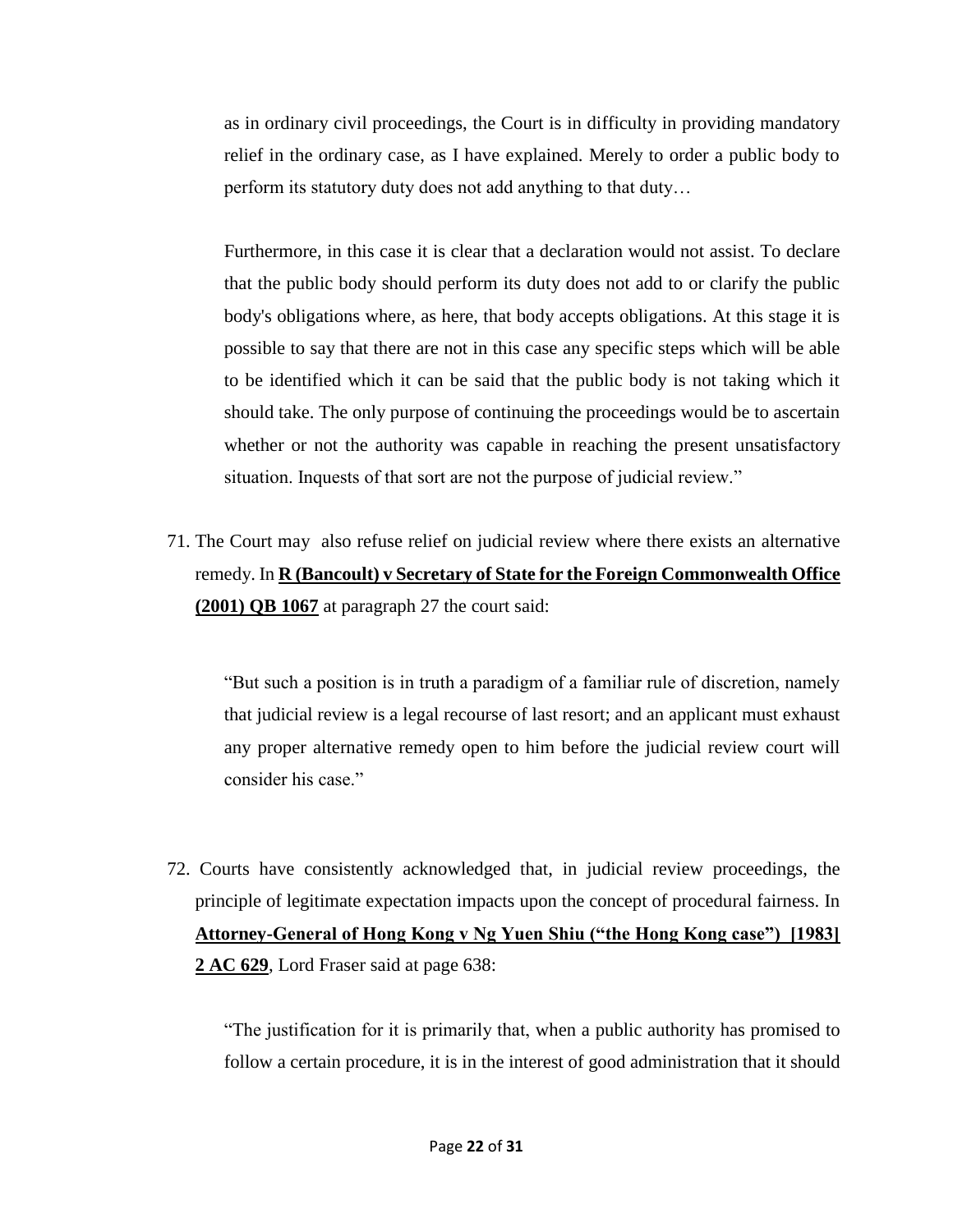act fairly and should implement its promise, so long as implementation does not interfere with its statutory duty."

73. In **Francis Paponette and Others v The Attorney General of Trinidad and Tobago [2010] UKPC 32**, the Privy Council at paragraph 37 opined on the principle of legitimate expectation and said as follows:

"The initial burden lies on the applicant to prove the legitimacy of his expectation. This means that in a claim cased on a promise, the applicant must prove the promise and that it was clear and unambiguous and devoid of relevant quantification. If he wishes to reinforce his case by saying that he relied on the promise to his detriment, then obviously he must prove that too…".

74. In **United Policy Holders Group and others v Attorney General of Trinidad and Tobago [2016] UKPC 17**, Lord Neuberger related the concept of legitimate expectation to acts by public bodies. At paragraph 37 the Board said:

"in the broadest of terms, the principle of legitimate expectation is based on the proposition that, where a public body states that it will do (or not do) something, a person who has reasonably relied on the statement should, in the absence of good reason, be entitled to rely on the statement and enforce it through the courts".

# 75. In **R v North and East Devon Health Authority Ex. P Coughlan [2001] QB 213** at paragraph 57 Lord Woolf MR stated:

"Where the court considers that a lawful promise has induced a legitimate expectation of a benefit which is substantive, not simply procedural, authority now establishes that here too the court will in a proper case decide whether to frustrate the expectation is so unfair that to take a new and different course will amount to an abuse of power. Here, once the legitimacy of the expectation is established, the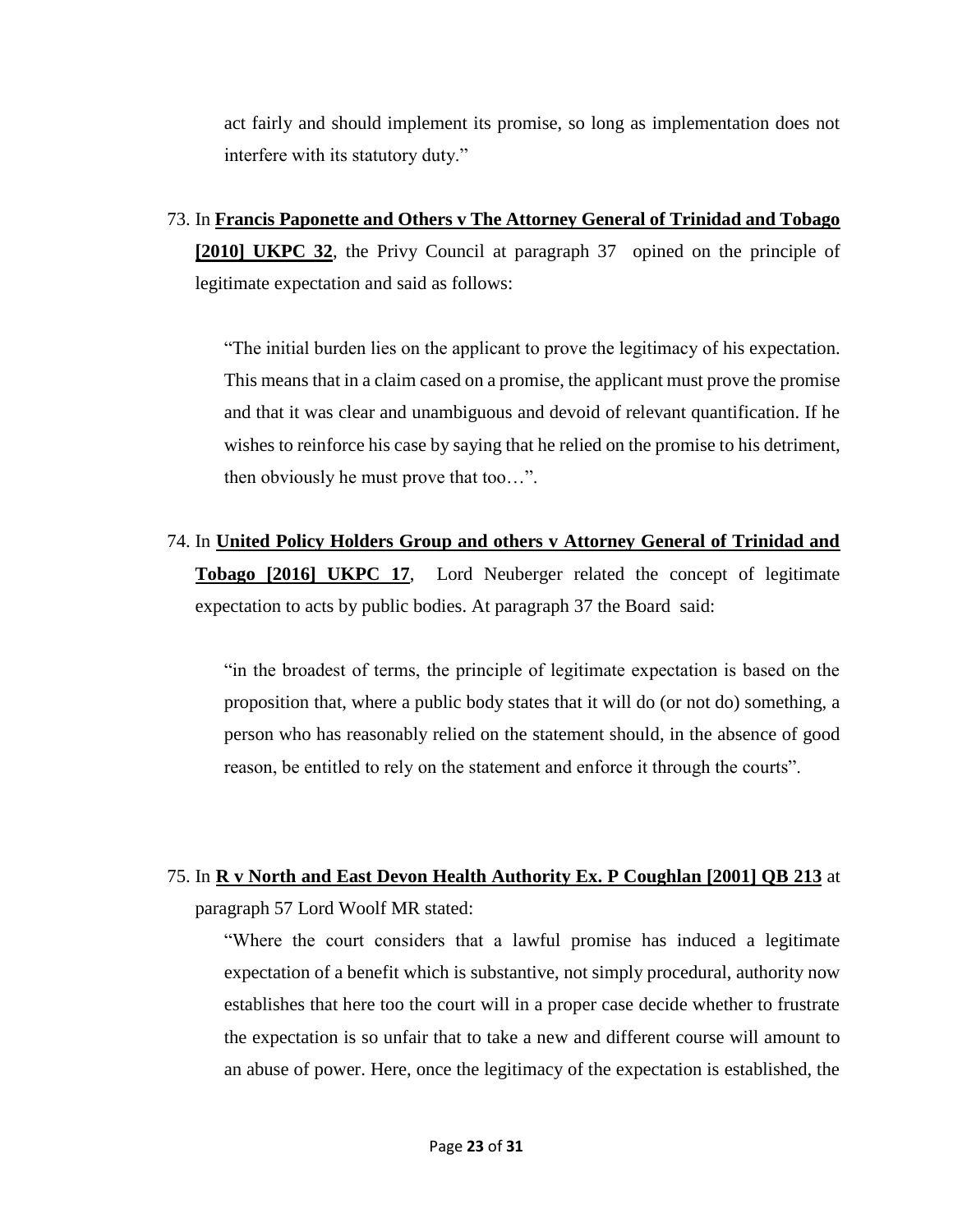court will have the task of weighing the requirements of fairness against any overriding interest relied upon for the change of policy".

- 76. In **HTV Ltd v Price Commission [1976] ICR 170, 185**, the court at letters G-H said:: "*a public body, which is entrusted by Parliament with the exercise of powers for the public good, cannot fetter itself in the exercise of them. It cannot be estopped from doing its public duty. But that is subject to the qualification that it must not misuse its powers: and it is a misuse of power for it to act unfairly or unjustly towards a private citizen when there is no overriding public interest to warrant it*."
- 77. In relation to the issue of damages in Judicial Review matters in **M v Home Office (1994) 1 AC 377 at 412 to 413 A** the court stated that there is "*no reason in principle why, if a statute places a duty on a specified minister or other official which creates a cause of action, an action cannot be brought for breach of statutory duty claiming damages or for an injunction*".

#### The Claimant's Case:

- 78. The Claimant contends that the TATT's election to neglect and/or refuse to compel TSTT to comply with the requirements of legislation and Determination 2016/01 is unreasonable, irregular and/or an improper and/or unfair exercise of its discretion. Further, CCTL submits that TATT has not acted in the public interest.
- 79. In addition, the Claimant noted that TATT, by its own admission, acknowledged that it had been exercising forbearance with regard to the implementation and launch of service provider number portability in Trinidad and Tobago and declared that it would cease to exercise such forbearance as at 31st March 2016. Concessionaires failed to comply with the said  $31<sup>st</sup>$  March, 2016 deadline and this resulted in TATT issuing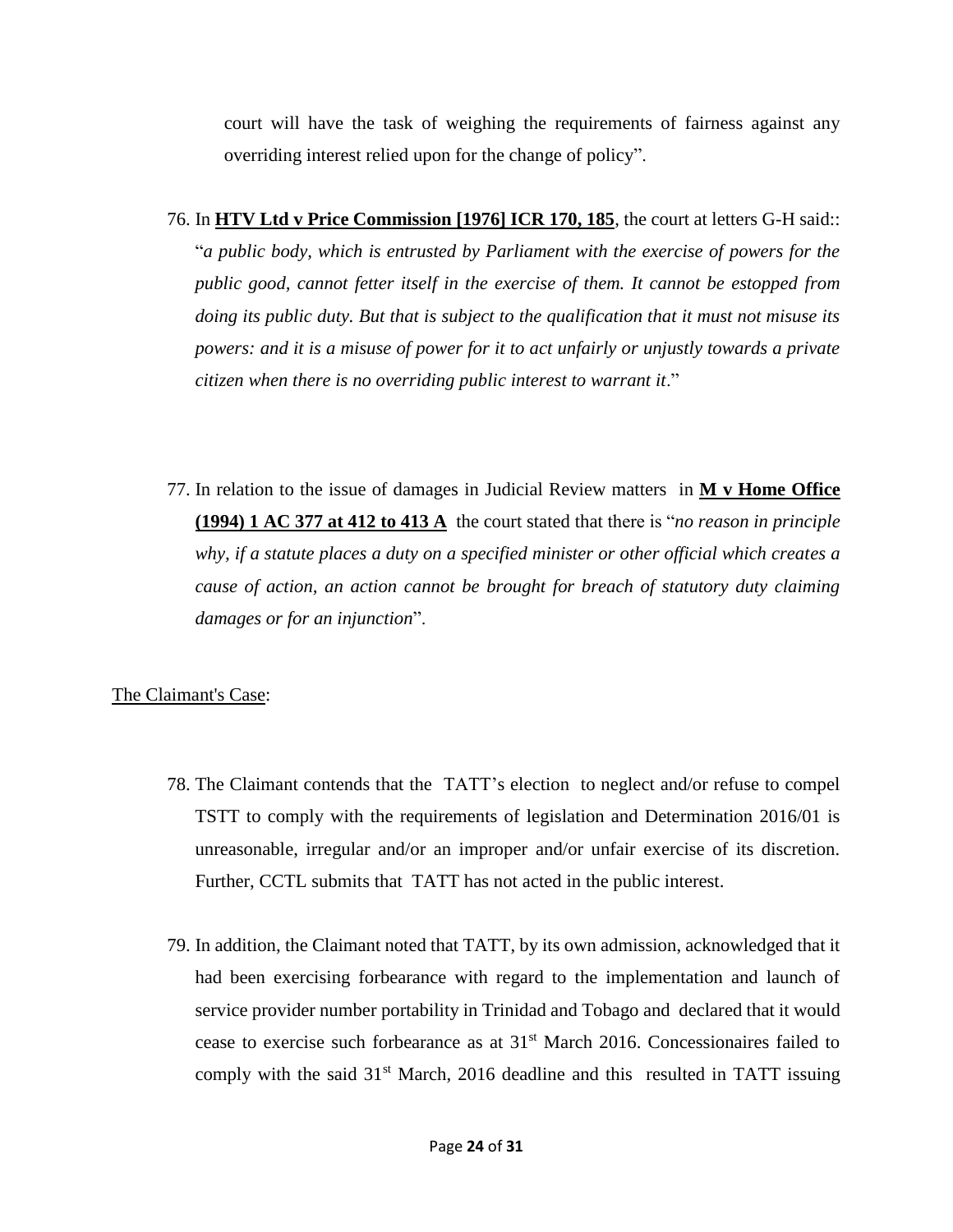Determination 2016/01 whereby the time "to go live" with fixed number portability was extended to the 30<sup>th</sup> September, 2016.

- 80. From 2017 CCTL says it repeatedly brought TSTT's non-compliance to TATT's attention and was advised that the Authority was "actively pursuing" the important matter of compliance with Determination 2016/01. By letter of 1st June, 2018 CCTL was assured that TATT intended to enforce its Determination 2016/01.
- 81. According to the Claimant, TATT sought to reassure all fixed line operators of TSTT's "technical readiness" and its unreserved preparation to collaborate with TATT and all other fixed line operators to successfully implement fixed number portability. However, this has not materialized and TSTT continues to block porting requests.
- 82. Consequently, the Claimant contends that it has a legitimate expectation to rely upon TATT's obligation to enforce Determination 2016/01 as it has invested significant resources but continues to suffer loss by virtue of TATT's failure to enforce the aforesaid determination against TSTT, for its failure to implement FNP. In the circumstances, the Claimant argues that it is entitled to the relief claimed.

# TATT's case:

- 83. TATT rejects the assertion that it has been inactive in the face of TSTT's recalcitrance and drew the Court's attention inter-alia to the following:
	- i) That the KP Affidavit outlined the detail correspondence which passed between CCTL and TATT.
	- ii) In response to the pre action protocol letter , TATT's then Chief Executive Officer Mr. John Prince stated as follows: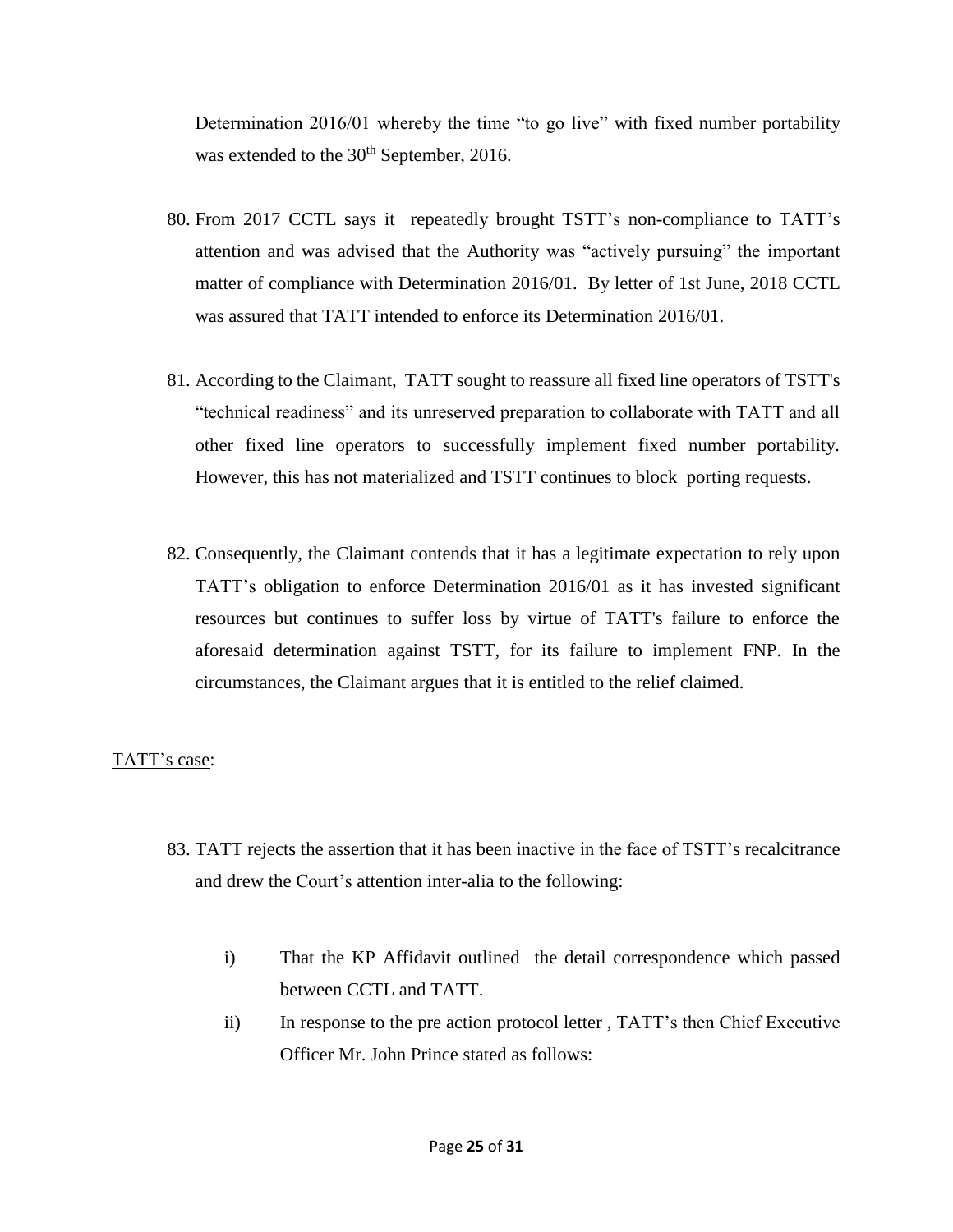"Please be assured that TATT intends to enforce its Determination 2016/01."

- iii) At a meeting held on 12 September 2018, CCTL's representatives were informed that TATT was planning to seek enforcement through the Magistrate's Court, however it was noted that the remedies before that court were limited to one off fines and it was discussed that moral suasion may have been more effective.
- iv) By letter dated 3 June , 2019 TATT wrote to TSTT and informed that the present action had been filed and it called upon TSTT to immediately implement FNP and TSTT responded by letter dated 13 June 2019 and stated that they were technically ready to implement FNP but would not actually do so.
- v) By e-mail dated June 21st, 2019, Attorney-at-Law for TATT wrote to Attorney-at-Law for CCTL and forwarded the TSTT's letter.
- vi) By letter dated 10 July 2019 CCTL wrote to TATT and requested an update on the status of the fiat. TATT responded and indicated that they were finalising some highly technical aspects of the Statement of Case and once this was completed it would be forwarded to the Attorney General.
- vii) During this period TATT received certain advice from Senior Counsel which resulted in the issuance of certain instructions on July 22nd, 2019 and TATT indicated same CCTL by e-mail.
- viii) TATT thereafter wrote to the Attorney General and requested his fiat to take enforcement action against TSTT and attached a draft Claim Form and Statement of Case which included a request for the following relief: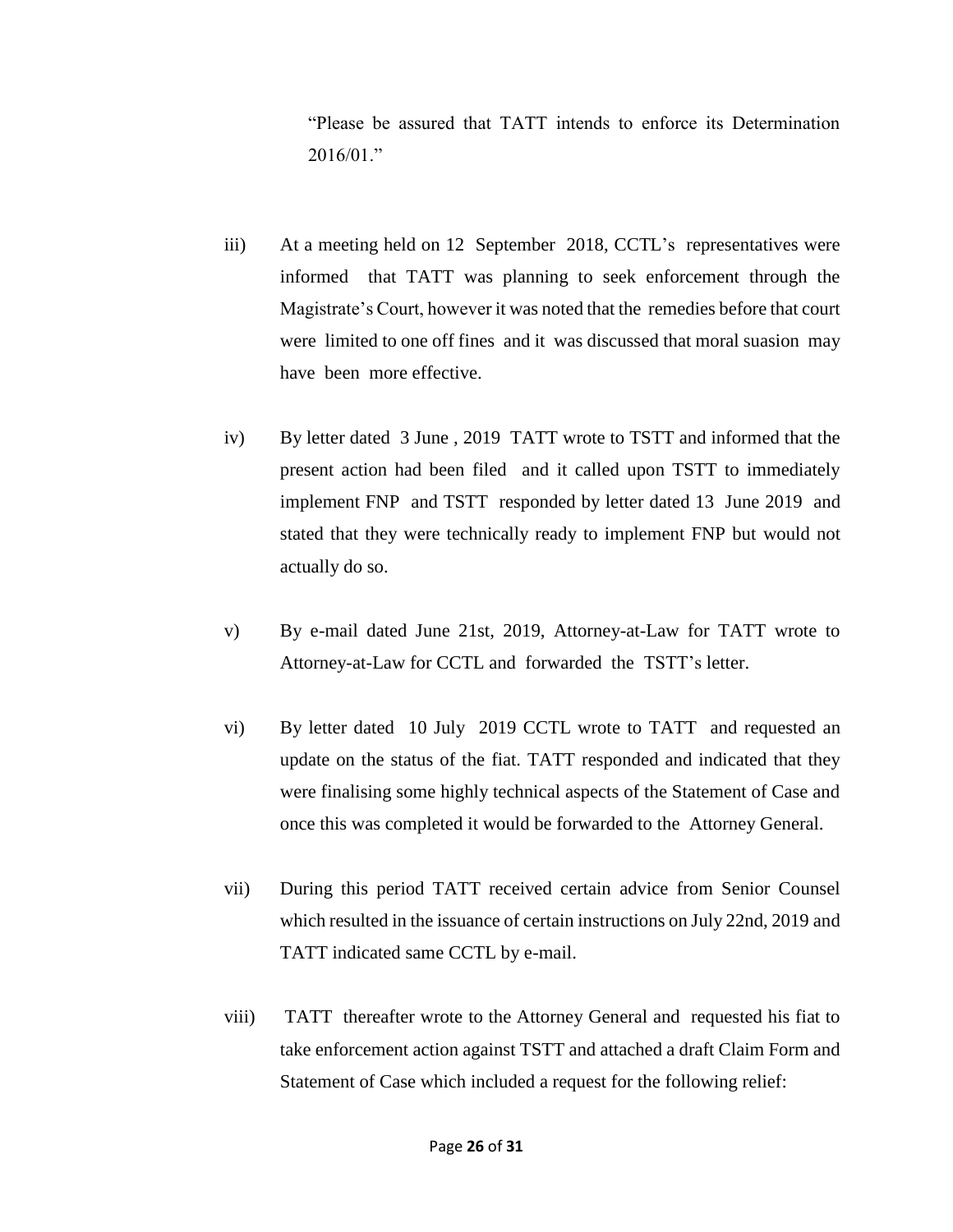"An Order of Mandamus compelling the Defendant to immediately facilitate and implement fixed to fixed number portability in accordance with Determination 2016/01."

- ix) By Notice of Application dated January 27th, 2020 TATT formally applied to this Court for TSTT to be joined as a party to this action.
- 84. Accordingly, TATT contends that it has been proactive in the face of TSTT's defiance and that it duly informed the Claimant of the action it was taking. TATT accepts that it has a duty to act and maintain that it is discharging its statutory obligations.

# TSTT's case:

- 85. TSTT contends that the Claimant has pursued relief which it has already obtained i.e. TATT's pursuit of enforcement action against TSTT and it says that CCTL's application for judicial review is completely academic.
- 86. TSTT submits that CCTL's election not to challenge it directly for a breach the condition in its concession which CCTL claims obliges TSTT to implement FNP and CCTL's failure to raise such a complaint with TATT is indicative of their attempt to avoid TATT's exclusive dispute resolution procedures.
- 87. TSTT referred to Condition A48 of CCTL's concession, made pursuant to sections  $22(3)(f)$  and  $25(2)(h)$  of the Telecommunications Act and regulation 32 of the Interconnection Regulations, which it contends is also mandatory. These require disputes between concessionaires relating to any aspect of interconnection to be submitted to the TATT for prompt resolution.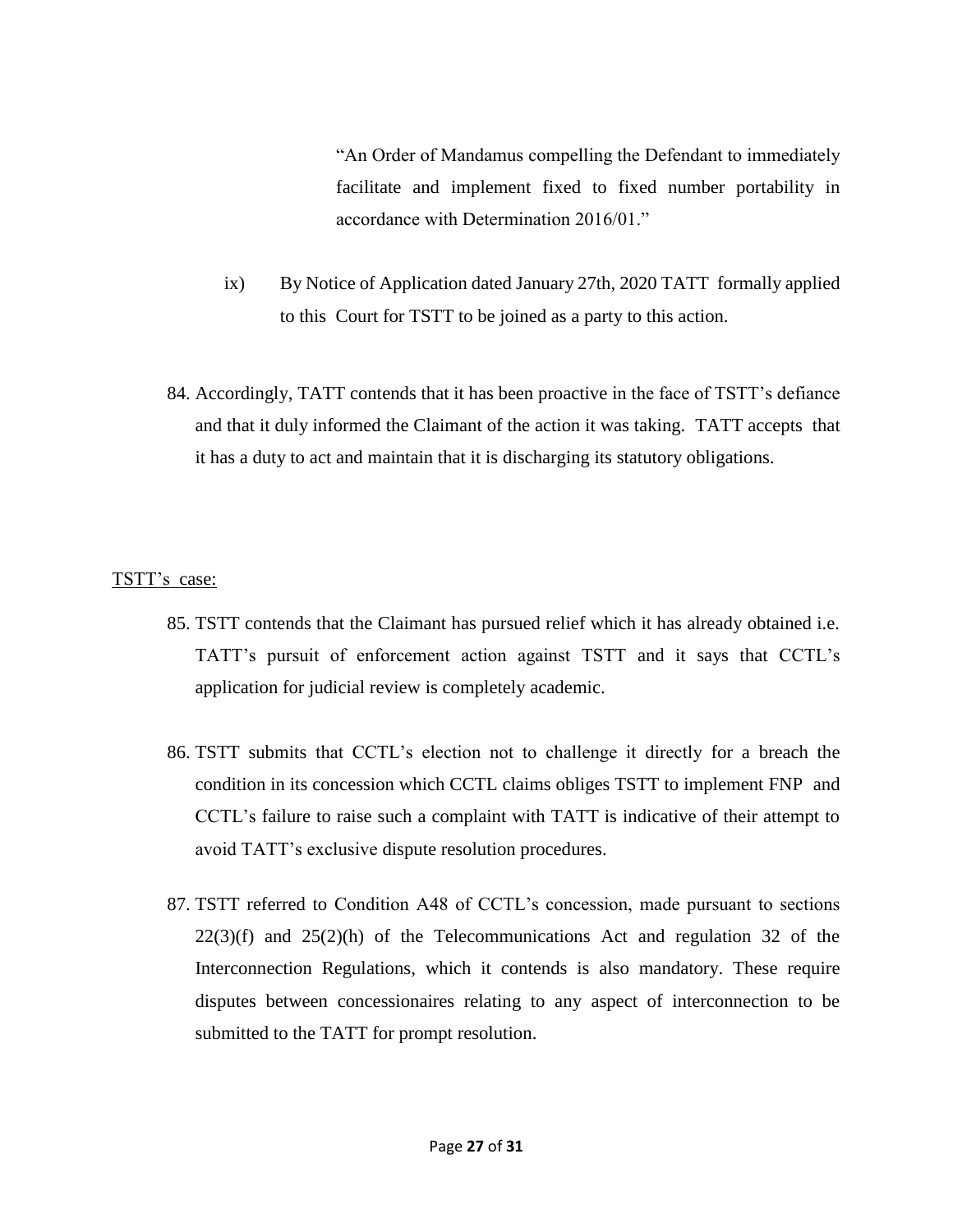- 88. The requirement for disputes to be resolved by TATT is undoubtedly prescribed because of (i) TATT's unique capacity to treat with such disputes and its specific jurisdiction to regulate the telecommunications sector, (ii) its specific and expert capacity to treat with technical issues arising in that sector by virtue of its composition, and (iii) the specific remedies and matters to be considered by TATT for noncompliance and the special features of the Telecommunications Act, all of which make TATT the most effective and efficient forum for treating with such disputes.
- 89. TSTT contends that because an alternative remedy exists, CCTL's judicial review application against TATT for an order and associated relief which relates to TSTT's alleged breach of its concession, is inappropriate.

Resolution:

- 90. The Court noted the contents at paragraphs 47 and 48 of the CRD affidavit and TATT has accepted that it is obligated to engage enforcement action against TSTT.
- 91. TATT says that it had to carefully determine the most effective enforcement avenue as it also has an obligation to mitigate against any overtly oppressive action which may occasion detriment to the general public.
- 92. Notably, TATT has the power to implement a cessation of any concession but this course would invariably require a suspension or termination of TSTT's licence and the fallout from any such decision can be monumental.
- 93. TSTT's submission that there was an alternative remedy because the dispute was with them is incorrect. The dispute resolution process envisaged under section 82 of the Act and under the Interconnection Regulations is not for disputes between concessionaires. Neither the Act nor the Regulations cater for a dispute between a concessionaire and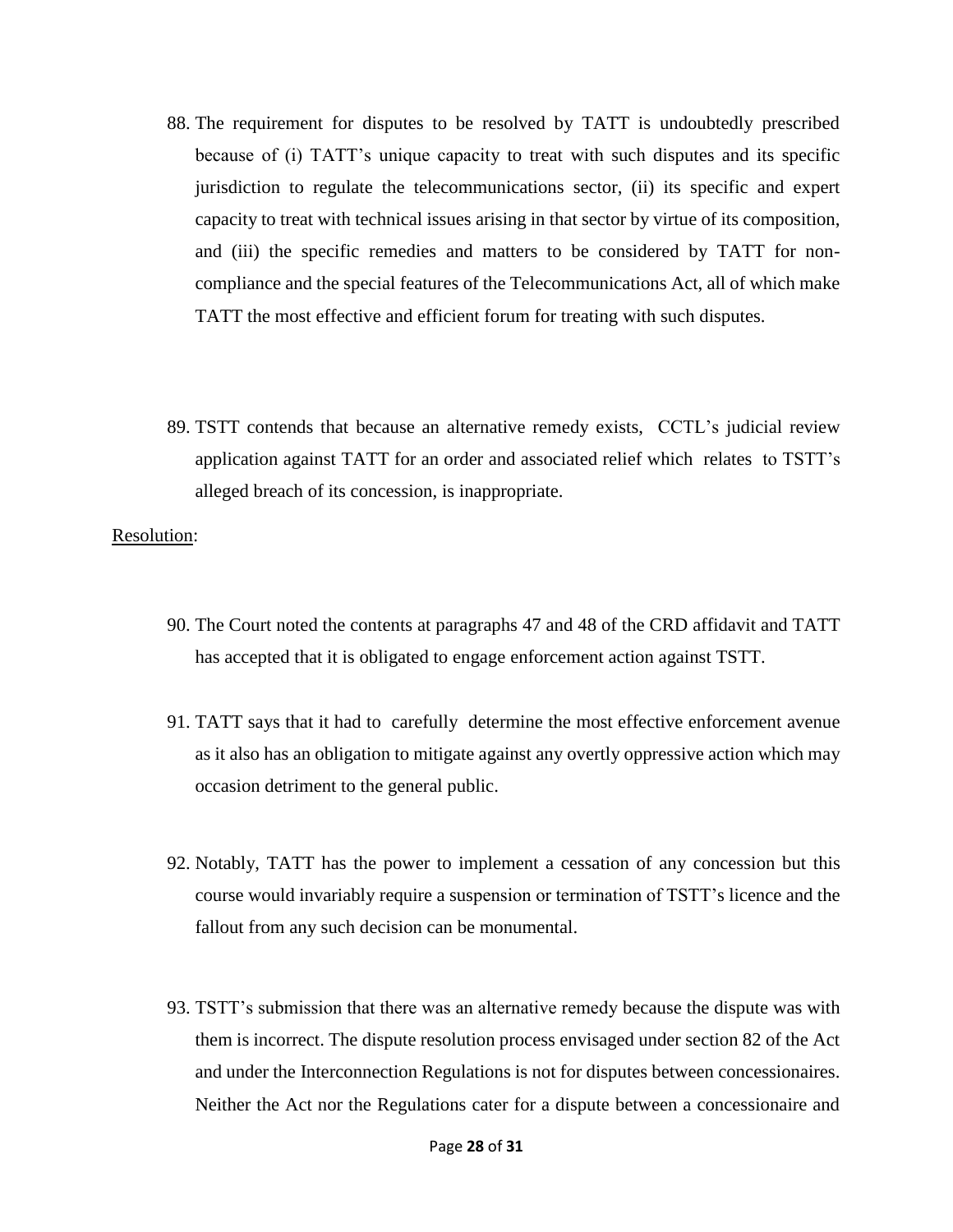the Regulator. CCTL had every right in these circumstances to mount an action against TATT on the concern of its tardiness. In the circumstances of this case judicial review is the most appropriate action against TATT to enforce a determination which had already been made, to do otherwise would be to make a mockery of TATT's determination. There was never any need for CCTL to mount a dispute against TSTT by virtue of the concession and regulations.

- 94. The evidence has established that TSTT is this Republic's dominant fixed line service provider. Consequently, the majority or at least a significant portion of the citizenry, through no fault if their own, would be deprived of their fixed line phone service if any suspension or termination is imposed. Such a course may be both disastrous and debilitating as it could negatively impact upon society's tenuous and evidently weakened socio economic health. It may also pose as a threat to National Security and so any such decision should be effected as an option of last resort.
- 95. Pursuant to sections 65 and 71 of the Act, TATT can also initiate criminal proceedings against TSTT. This process if successful can result in a one off or continuous fine but even upon conviction TSTT could maintain its refusal to implement FNP.
- 96. The third option available is the one which has been activated by TATT i.e. its application for a Fiat.
- 97. The Court considered the fact TSTT's joinder in the instant matter, enabled the Court to hold that TSTT is legally obligated to implement FNP and as a consequence TSTT's misapprehension, whether genuine or by convenient design, as to whether it was legally mandated to implement FNP, has been corrected.
- 98. On the operative factual matrix, after its receipt of TSTT's letter of the 13 June 2019, TATT in pursuit of the public interest, should have invoked the jurisdiction of the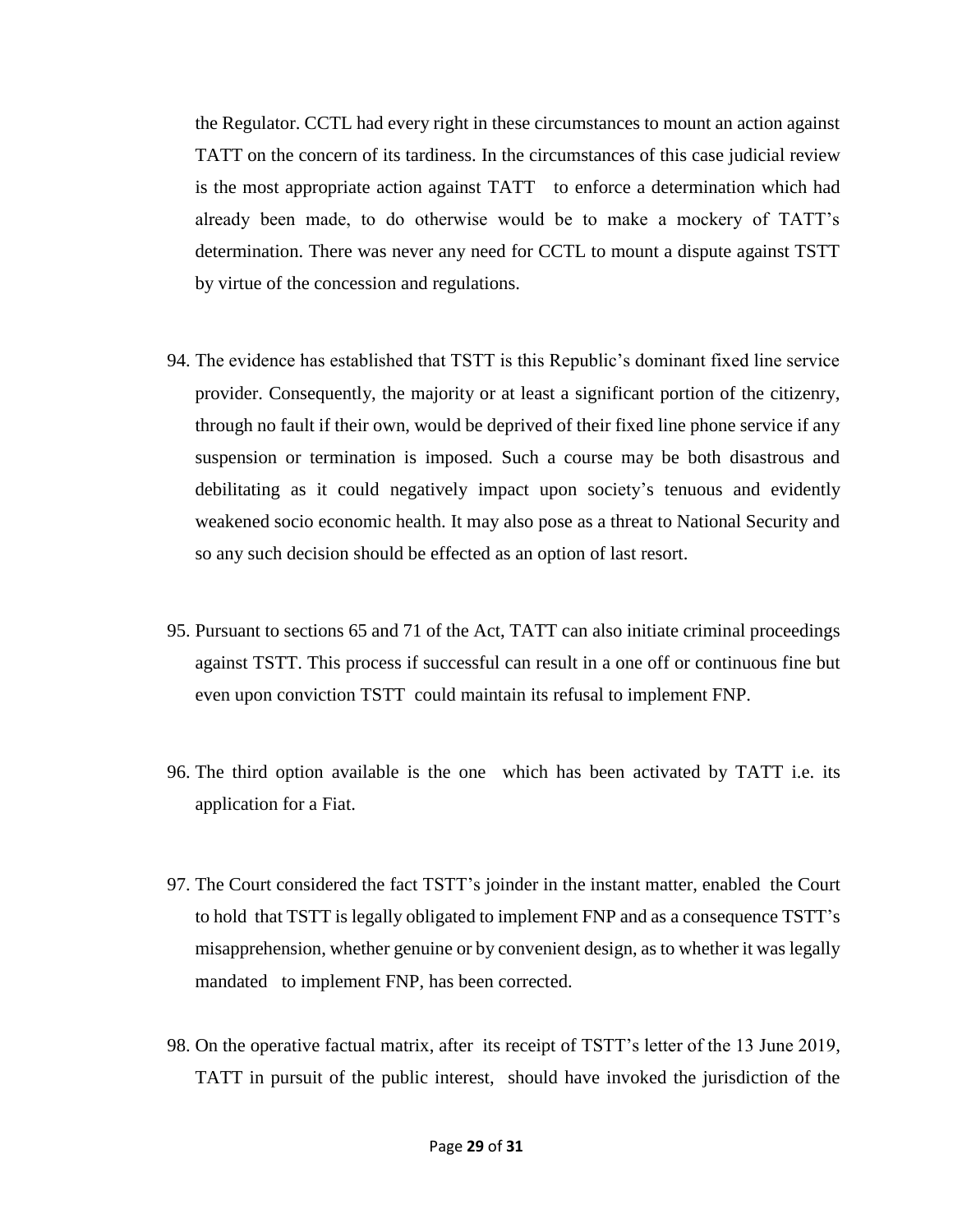Supreme Court so as to determine the issue as to whether TSTT was legally obligated to implement FNP.

- 99. It is also evident that TATT applied a significant degree of elasticity and extended an unusual and unexplained degree of forbearance to TSTT after it failed to comply with Determination 2016/01 given that it took TATT almost eighteen months after the varied 'go live' date, to request a fiat.
- 100. The evidence and procedural timeline strongly suggests that this eventual course was likely prompted by the Claimant's persistent pursuit of TSTT's defiance of Determination 2016/01 and its invocation of the Court's jurisdiction.
- 101. TATT is entrusted, by Parliament, with enforcement powers which must be exercised for the public good but it did not activate same for nearly three years. This inaction has instilled some disquiet in the Court's mind and it harbours a concern as to whether TATT may have factored into its extended forbearance, the fact that the Government of Trinidad and Tobago is TSTT's majority share holder. Such a circumstance, if it occurred should catalyse a review of the approach by statutory bodies charged with the obligation to regulate entities which may be owned by the State or in which the State has an ownership stake. The existence of these types of arrangements can lead to conflicts of interest, violate the tenets of good governance and compromise the public's best interest.
- 102. Given the prevailing and operative circumstances and mindful of its discretion, this Court holds the view that its determination that TSTT has a legal obligation to implement FNP has removed the pre-litigation uncertainty upon which TSTT relied. In light of TATT's fiat request, the Court is fairly confident that TATT would now actively discharge its statutory obligations, in the public interest, and pursue with determination its elected enforcement method.